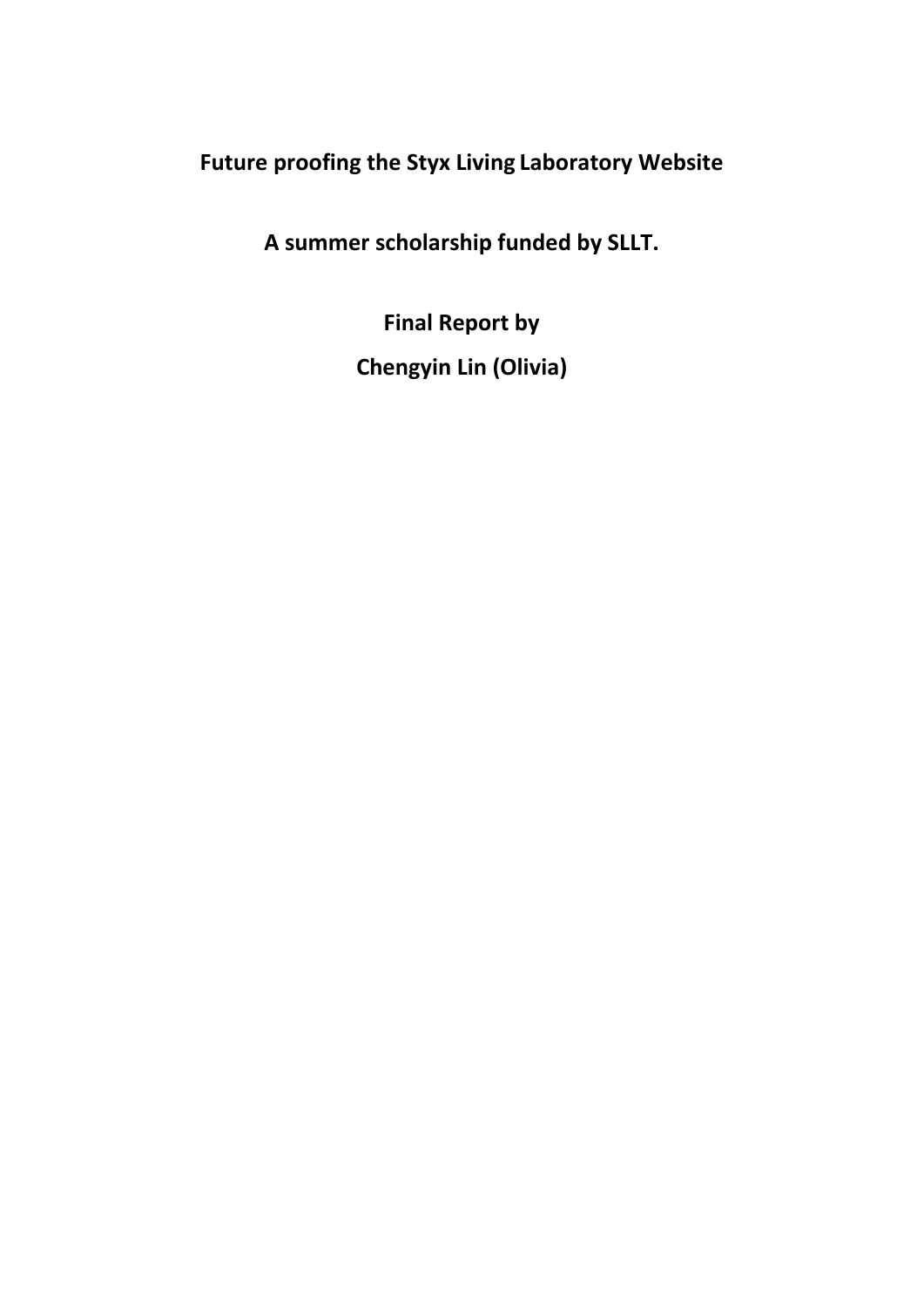# **Contents**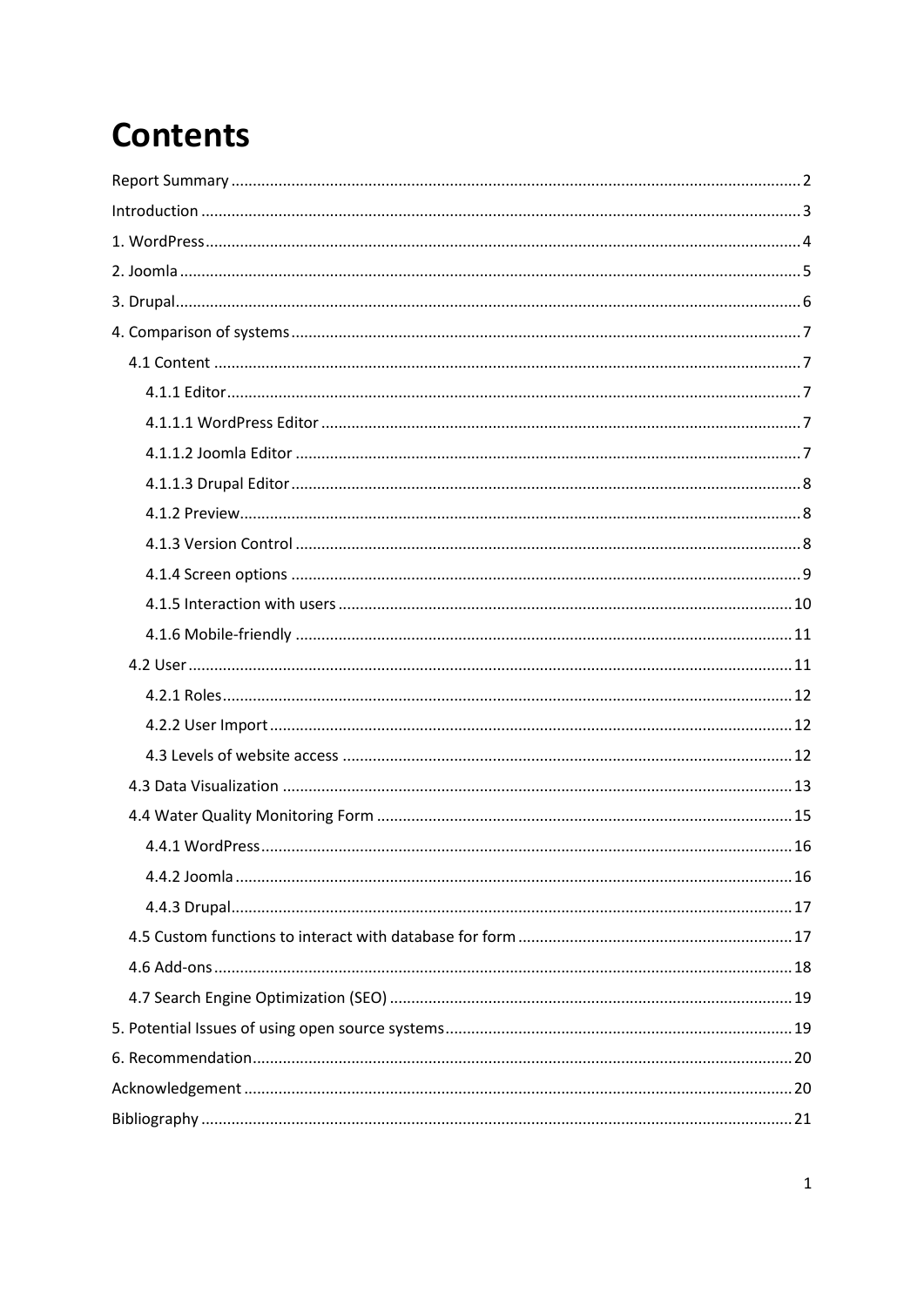#### <span id="page-2-0"></span>**Report Summary**

**Background:** The Styx Living laboratory trust (SLLT) website was originally designed as a place where users could access information about SLLT, both static and interactive. The interactive information took the form or up to date graphs which charted data collected on a regular basis to monitor a number of activities at a number of sites. Unfortunately, in recent times this functionality has not worked as well as it should. It was decided, given the website was designed using a now obsolete platform that a new fresh, cost effective approach should be investigated. The trust put forward money to sponsor a summer student to investigate cost effective means by which information, both static and interactive could be readily available to users making use of a platform which would be easily learnable for volunteers to update.

**Objective**: The purpose of this project was to test a number of content management systems to see which one is more suitable for migrating from current system. The main brief given for the new content management system was that it should be cost effective and relatively simple for a range of people to use and update information into.

**Methods**: Three CMSs (WordPress, Joomla and Drupal) are chosen to be trialled because of their popularity. Each of these systems are available in their most basic form free as open systems. An open source system is typically developed by a community of developers and made available for use as a testing ground. The advantages of open source systems are they are free (in their basic form) the main disadvantage is the level of support available. The features tested are mainly fundamental content management functions (such as editing articles, menus, sidebars, etc.), and how to replicate the water quality monitoring form and chart.

**Results**: After investigation, WordPress is found to be the easiest to build simple websites. However, its limited default features make it difficult to build complex websites because a lot of add-on features are required to enhance the functionality.

Joomla was found to be relatively straightforward to use, with a reasonable number of default features as well as add-ons. However, Joomla does not have the functionality to build the type of complex charting that is required for the SLLT website.

Drupal was found to have the most powerful and flexible functionality among these three options. This functionality did include the availability of chart building add-ons which could be used with some tuition for users. The main disadvantage of Drupal is that it is not as easy to learn or to use as the other two systems trialled.

<span id="page-2-1"></span>**Conclusion**: WordPress is ruled out for its limited functions. This leaves two choices from these three Joomla or Drupal. The trade-off for picking Joomla over Drupal is the lack of charting functionality, whereas the trade-off in picking Drupal over Joomla is that this tool is more difficult to learn and therefore may put a novice user off.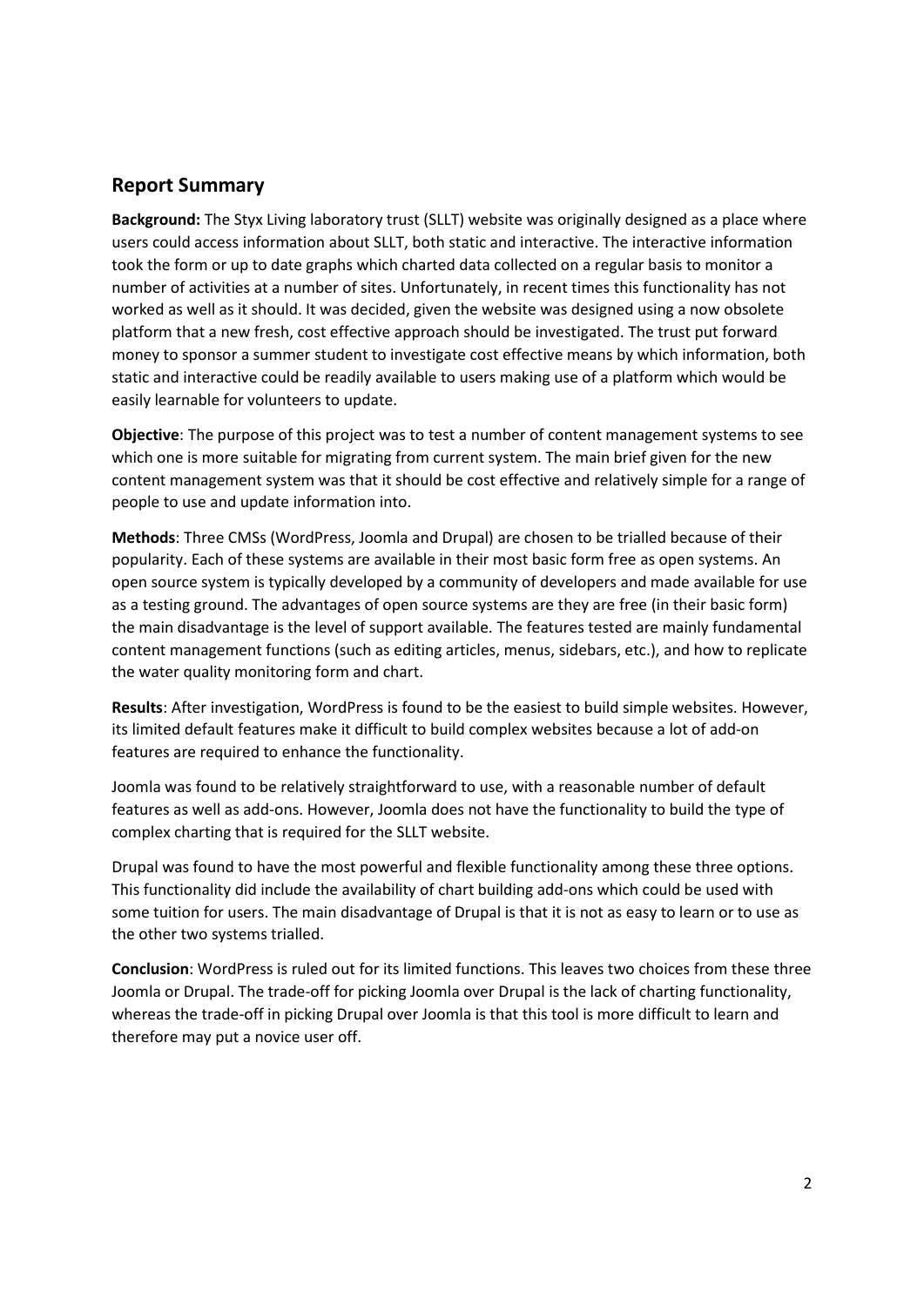### **Report Structure**

This report is divided into to six sections and four appendices.

Section one is an introduction to the product, background on the current SLLT web site and an introduction to possible new web platforms.

Section two provides a comprehensive overview of the three systems tested for this project. Section three compares each of these systems for a number of different function requirements.

Section four provides an overview of potential issues, section concludes this report with recommendations for the required system.

The final sections include project acknowledgments a bibliography and four appendices.

1 Appendix one provides a quick overview of how to migrate to a new system. Appendix two is a how to for Drupal with append three giving instructions on form creation in Drupal. Appendix four is a how to for Joomla.

## **1. Introduction**

The purpose of this document is to report on the scoping exercise undertaken to source a different web platform on which the Styx living laboratory trust (SLLT) website will run.

SLLT is a charitable trust created to develop a living laboratory focusing on the Styx River area of Christchurch. As such the trust is staffed by volunteers who, amongst other things, to maintain a public presence some time ago the trust invested in a public website. The idea of the website is to provide information about the trust, the work they do and the general area they maintain to the public. One of the most important features of this website are the interactive chart visualisations that display updated data gathered from a number of the sites regularly monitored by SLLT volunteers.

Currently the SLLT website is provided using a proprietary content management system that was written and maintained by Cabbage Tree. The site was originally set up with the functionality to display graphs that display, for a site, data relating to such things as water quality etc. The idea behind this functionality is to allow a user to view updated data for a particular site (or sites) and for a particular variable(s). Users (volunteers) can update the data by submitting this to the database from which the webpage is extracting its information. Unfortunately this feature does not work as well as it could, with several broken links etc. A screenshot of an example graph from the current site is shown below: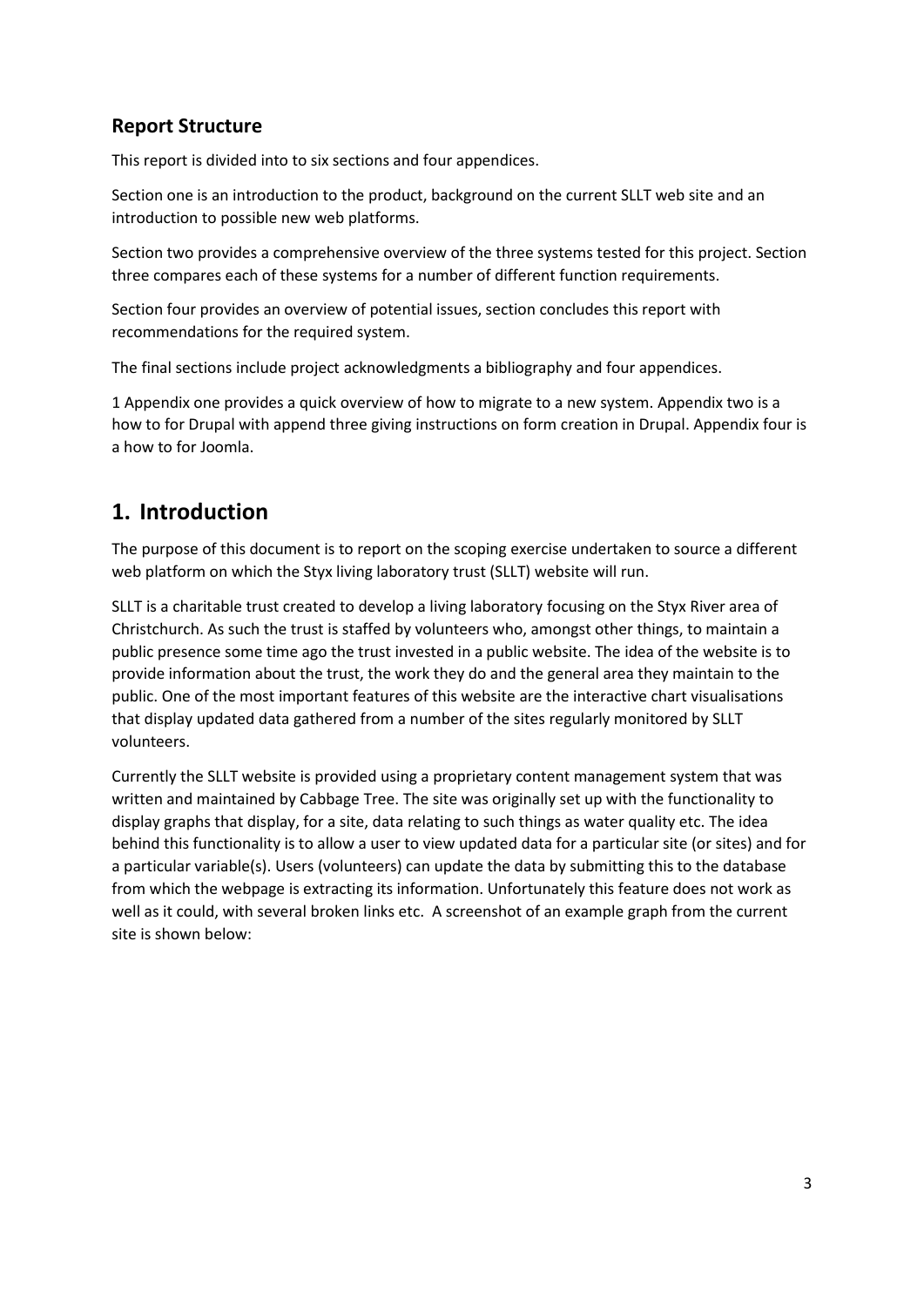

The purpose of this project is to test several open-source free CMSs to see if they are suitable for migration of the current website to an environment which is cost effective and easy for SLLT trust members and volunteers to update and maintain.

As a part of the scoping exercise a meeting was held with a number of volunteers at the meeting point on a day where they were collecting samples. At this time those present were asked, very generally, for their views on the current website, what they saw as being useful and what kind of features they thought would make the current site better.

# <span id="page-4-0"></span>**2. Overview of systems tested**

For this project three open source content management systems (CMS) are reviewed as suitable replacements for the current system. The systems tested and reported on are WordPress, Joomla and Drupal. These systems are all what is known as open-source software. Open-source software is usually developed within a community of developers, with users able to make or suggest changes. This software is usually freely available at little or no cost to the user. Each of these has basic content management functionalities, including editing articles, displaying different content on sidebars, header, and footer. They also have more complex features such as form or graph. The pros and cons of each of these systems in relations to the current system will be discussed in the sections that follow.

### **2.1. WordPress**

WordPress was originally designed as a blog site, but has evolved into a fuller featured content management system (CMS). The current WordPress platform can offer either simple or more complicated solutions for people looking for a cost effective web solution. At its very basic level WordPress is free and offers people the opportunity to create their own static web pages. They do this by choosing a WordPress theme which controls the formatting for the pages used. At this level the functionality is very, limited and restricted to static web authoring.

Below is a screen capture of the administrative view of WordPress. This CMS is praised by nontechnical persons because of its ease of use and ease by which a simple site can be set up. Users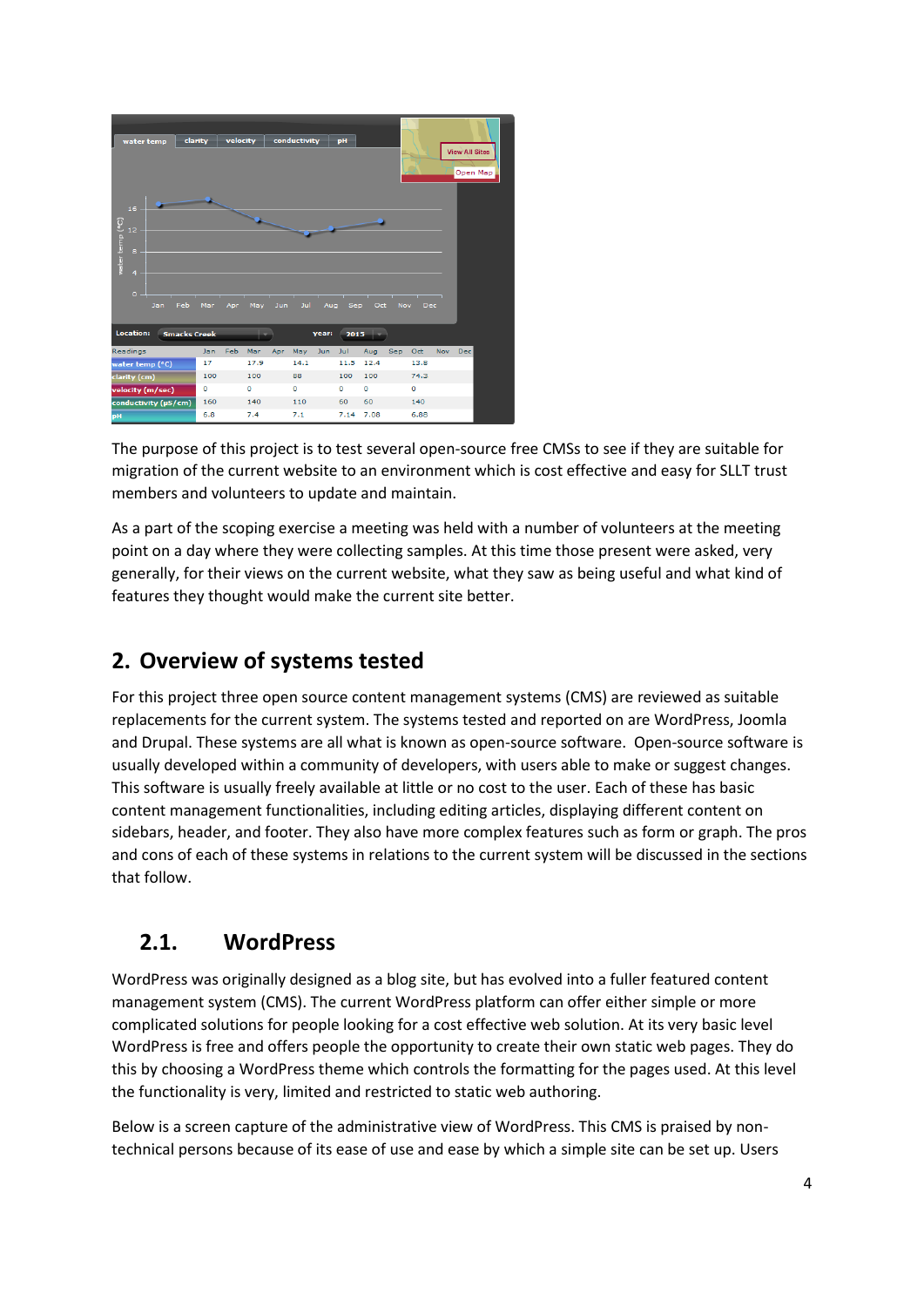should be able to figure out what most default functions are and be able to work through the administrative interface without reading a large amount of documentation. Most of the sections appear to be straightforward. The labels used in the navigation areas such as the sidebars, are in most part self-explanatory.

Examples of the sections on offer include:

Media. This is where you store and edit pictures, videos, files, etc.

Appearance. This is where changes to the display of the website can be made.

Posts and pages are two types of content area. Posts are similar to blog, while pages are just static pages.

Below is an example of the WordPress dashboard.

| M)                         | 省 styx → 11 ■ 0 + New UpdraftPlus                                       |                                                   |                                                                    | Howdy, admin                 |
|----------------------------|-------------------------------------------------------------------------|---------------------------------------------------|--------------------------------------------------------------------|------------------------------|
| <b>2</b> Dashboard<br>Home | WordPress 4.4.2 is available! Please update now.                        |                                                   | Screen Options                                                     | Help $\overline{\mathbf{v}}$ |
| Updates 10                 | Dashboard                                                               |                                                   |                                                                    |                              |
| <b>O</b> Jetpack           |                                                                         |                                                   |                                                                    |                              |
| $\star$ Posts              | Welcome to WordPress!<br>We've assembled some links to get you started: |                                                   |                                                                    | <b>@</b> Dismiss             |
| <b>91</b> Media            |                                                                         |                                                   |                                                                    |                              |
| Pages                      | <b>Get Started</b>                                                      | <b>Next Steps</b>                                 | <b>More Actions</b>                                                |                              |
| Comments                   | <b>Customize Your Site</b>                                              | Write your first blog post<br>+ Add an About page | Manage widgets or menus<br>Turn comments on or off<br>$\mathbf{x}$ |                              |
| $\rightarrow$ Appearance   | or, change your theme completely                                        | View your site                                    | <b>E</b> Learn more about getting started                          |                              |
| Se Plugins (10)            |                                                                         |                                                   |                                                                    |                              |
| <b>A</b> Users             |                                                                         |                                                   |                                                                    |                              |
| $\sqrt{\ }$ Tools          | At a Glance                                                             | <b>Ouick Draft</b><br>$\Delta$                    |                                                                    | ٠                            |
| En Settings                | $\blacksquare$ 2 Pages<br>$*$ 2 Posts                                   | Title                                             |                                                                    |                              |
| Collapse menu              | 1 Comment<br>WordPress 4.4.1 running Jolene theme.                      | Update to 4.4.2                                   | What's on your mind?                                               |                              |
|                            |                                                                         |                                                   |                                                                    |                              |
|                            | <b>Activity</b>                                                         | A.<br>Save Draft                                  |                                                                    |                              |
|                            | <b>Recently Published</b>                                               |                                                   |                                                                    |                              |

### <span id="page-5-0"></span>**2.2. Joomla**

Joomla was designed as primarily as a content management system (CMS). It is relatively straightforward to set up and use, especially for websites that are more complex than fully static sites. It should not be too difficult for a non-technical person to maintain and update the website after it is built by a developer.

Below is a screen capture of the administrative view of Joomla. As can be seen, the structure is organized and appears to be comprehensive. However, there are some terms used that may not be fully understandable for a novice user, but are terms that people with some development experience would easily understand after reading some documentations. For instance, the complicated extension system in Joomla and the nuances between component, module and plugin. Joomla only has one content type, article, which is a static page. And it is not easy to create userdefined content types.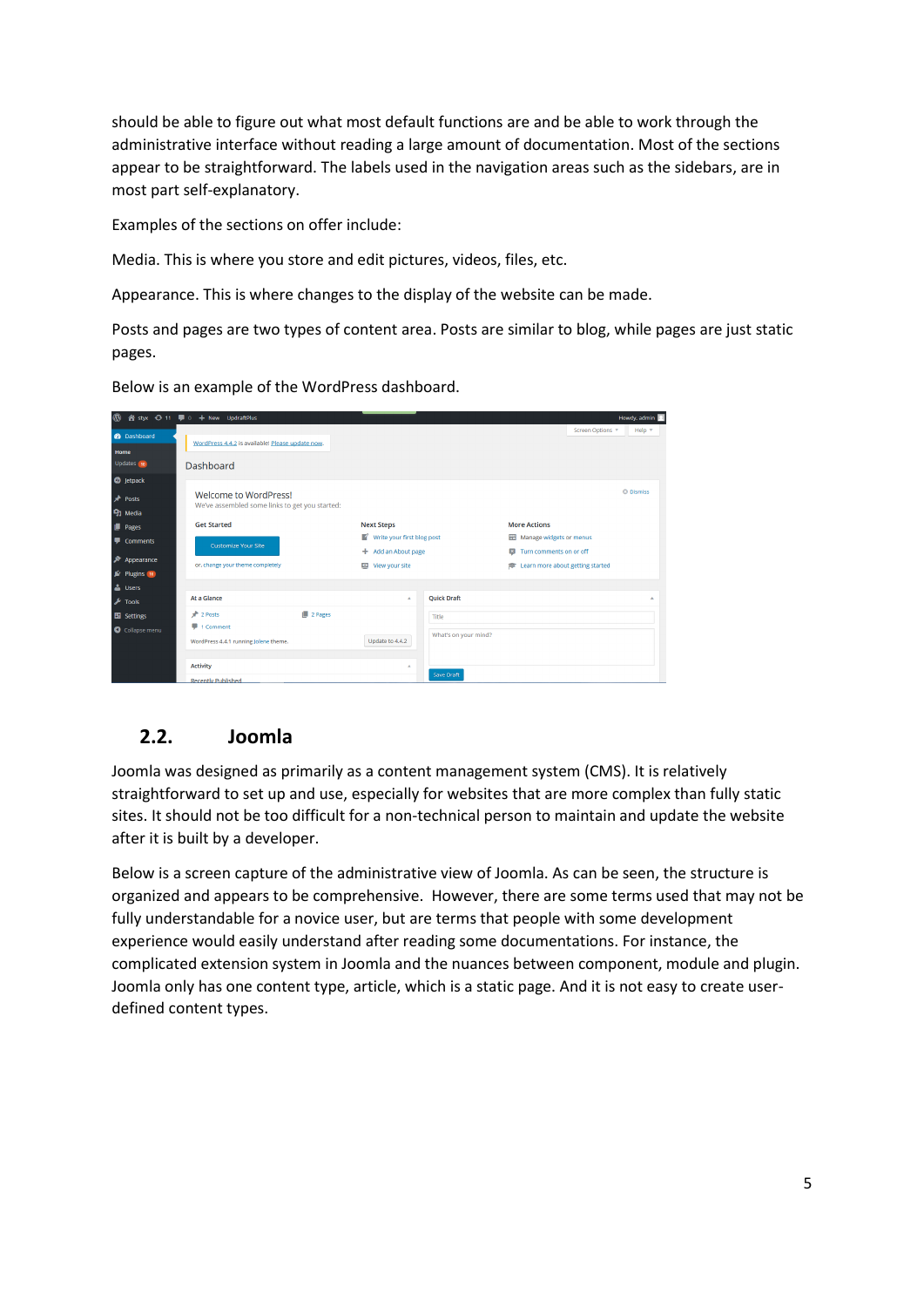| юđ           | System $\sim$                                                                                                                               | Users $-$ | Menus $\sim$ | Content $\sim$           | Components $\sim$                                                                                                                                      | Extensions $\sim$                                        | $Heip -$ |                                                                                                                                                                                               | styx of                      | $\alpha$ . |
|--------------|---------------------------------------------------------------------------------------------------------------------------------------------|-----------|--------------|--------------------------|--------------------------------------------------------------------------------------------------------------------------------------------------------|----------------------------------------------------------|----------|-----------------------------------------------------------------------------------------------------------------------------------------------------------------------------------------------|------------------------------|------------|
|              | <b>CONTENT</b><br>New Article<br><b>C</b> Articles<br>Categories<br>Media                                                                   |           |              | below.                   | You have post-installation<br>There are important post-inst<br>You can review the messages<br>section. This information area<br><b>Review Messages</b> | Manage<br>Modules<br>Plugins<br>Templates<br>Language(s) |          | re your attention. To view those messages please select the Review Messages button<br>Components, Post-installation messages menu item of your site's Administrator<br>e hidden all messages. |                              |            |
|              | <b>STRUCTURE</b><br>$\equiv$ Menu(s)<br>Modules                                                                                             |           |              |                          | <b>LOGGED-IN USERS</b><br>olivia Administration                                                                                                        |                                                          |          | Wednesday, 03 February 2016                                                                                                                                                                   |                              |            |
| <b>USERS</b> | <b>鱼</b> Users                                                                                                                              |           |              | X olivia Site            |                                                                                                                                                        |                                                          |          | 02:54<br>Wednesday, 03 February 2016<br>02:52                                                                                                                                                 |                              |            |
|              | <b>CONFIGURATION</b><br><b>C</b> Global                                                                                                     |           |              |                          | <b>POPULAR ARTICLES</b>                                                                                                                                |                                                          |          |                                                                                                                                                                                               |                              |            |
|              | <b>E</b> Templates<br>$\overline{\mathbf{R}}$ Language(s)                                                                                   |           |              | (70)                     | <b>133 Getting Started</b><br><b>A</b> Form                                                                                                            |                                                          |          | 图 2013-11-16<br>图 2015-12-09                                                                                                                                                                  |                              |            |
|              | <b>EXTENSIONS</b><br>$\stackrel{\text{L}}{\longrightarrow}$ Install Extensions<br>View Site (4) Visitor (4) Administrator (4) (6) - Log out |           |              | $7$ DB<br>$\sqrt{7}$ Map |                                                                                                                                                        |                                                          |          | 图 2015-12-20<br>图 2015-12-20                                                                                                                                                                  | Joomlal 3.4.7 $ @$ 2016 styx |            |

# <span id="page-6-0"></span>**2.3. Drupal**

Drupal is often used for the backend framework of websites ranging from blog sites to business websites. It is very flexible and powerful, with the price of longer learning curve and complexity. It is relatively difficult to install, configure and deploy. However, some of these issues will be taken care of by the hosting company paid to host the site. To understand what Drupal is capable of and how to implement certain complicated features would require the developer to read a large amount of documentation. One of the downsides of Drupal is version incompatibility. The most current version available is Drupal 8, but not all of the features available in the previous version (Drupal 7) are compatible with Drupal 8. However, it is possible to get compatibility, this involves communicating with the Drupal development community, which means you could wait for quite a while before it is compatible.

Below is a screen capture of administrative view of Drupal. It is quite different from other two CMSs. The first row with black background is the toolbar, which is the navigation menu. The second row with grey background is the shortcut bar, which can be customized. By clicking the shortcut tabs, you can go to commonly used links more quickly. The section with white background is called administrative overlay, which would display after you click one of the navigation menu. The nice thing is that every part has a brief description under it to help users to understand what it does.

| n            | Dashboard Content Structure<br>Configuration<br>Appearance<br>People<br>Modules<br>Help<br>Reports                                                                                                                                                     | <b>Hello</b> admin | Log out               |
|--------------|--------------------------------------------------------------------------------------------------------------------------------------------------------------------------------------------------------------------------------------------------------|--------------------|-----------------------|
|              | Add content Find content Blocks                                                                                                                                                                                                                        |                    | <b>Edit shortcuts</b> |
|              | My account Log out<br>Structure $\odot$                                                                                                                                                                                                                |                    |                       |
|              | <b>Home » Administration</b>                                                                                                                                                                                                                           |                    | $\bullet$             |
|              | ×<br>There are security updates available for one or more of your modules or themes. To ensure the security of your server, you should update immediately! See the<br>available updates page for more information and to install your missing updates. |                    |                       |
|              | <b>Block types</b><br>Manage block types, including fields, settings, etc.                                                                                                                                                                             |                    |                       |
|              | <b>Blocks</b><br>Configure what block content appears in your site's sidebars and other regions.                                                                                                                                                       |                    |                       |
|              | <b>Content types</b><br>Manage content types, including default status, front page promotion, comment settings, etc.                                                                                                                                   |                    |                       |
|              | <b>Entityform Types</b><br>Manage entityform entity types, including adding and removing fields and the display of fields.                                                                                                                             |                    |                       |
|              | <b>Feeds importers</b><br>Configure one or more Feeds importers to aggregate RSS and Atom feeds, import CSV files or more.                                                                                                                             |                    |                       |
|              | <b>File types</b><br>Manage settings for the type of files used on your site.                                                                                                                                                                          |                    |                       |
| c:82/drunal/ | <b>Flexible Forms</b><br>Manage flexiforms, including adding and removing fields and the display of fields.                                                                                                                                            |                    |                       |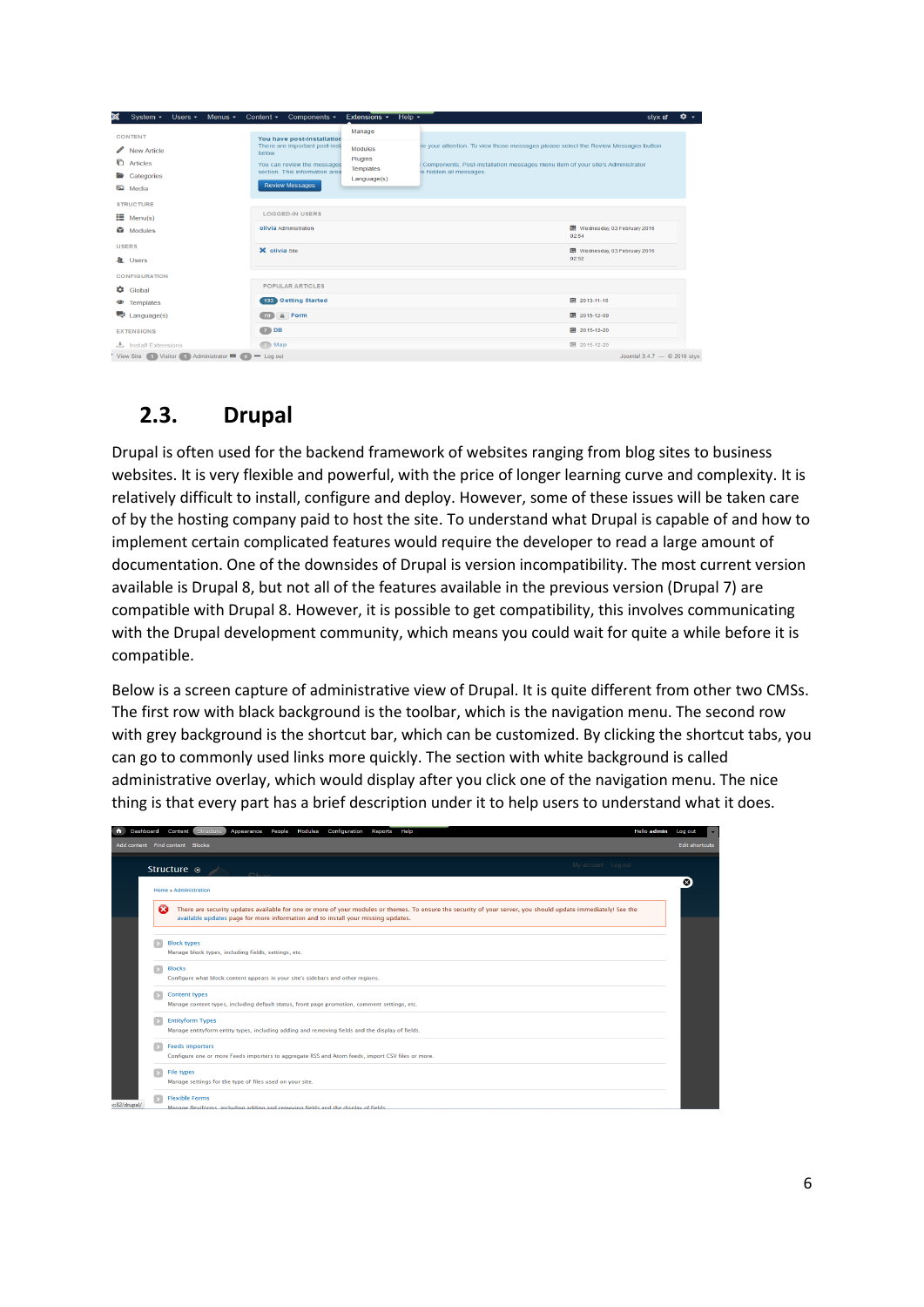# <span id="page-7-1"></span><span id="page-7-0"></span>**3. Comparison of systems**

### **3.1. Content**

Content is usually entered on to websites in content management systems by using a graphical editor. Often these editors have a similar look and feel to a word processor such as MSWord. Each of the three systems tested have their version of a content editor. Each of these editors will be discussed in the sections that follow.

### <span id="page-7-2"></span>**3.2. Editor**

Editor is the tool with which users edit the pages. Most CMSs nowadays come with a WYSIWYG (what-you-see-is-what-you-get) editor. That means users do not have to write HTML (HyperText Markup Language), which displays the content of the page.

### **3.2.1. WordPress Editor**

<span id="page-7-3"></span>WordPress has a basic what-you-see-is-what-you-get (WYSIWYG) editor, as shown below. As you can see, there are only 13 options. These options include the standard things you might find in a word processor such as bold or italic etc.

The page section of the editor includes publish information, page attributes, featured image, custom fields if any, discussion, comments and an author area, generally speaking, functionality is limited. This is probably because WordPress was originally designed to build blogs. Users need to download an add-on just to insert a table without coding. WordPress has some editor add-ons to replace the default one.

<span id="page-7-4"></span>

|  |  |  |  |  |  |  |  |  |  |  |  | $\ $ b $\ $ i $\ $ link $\ $ b-quote $\ $ del $\ $ ins $\ $ img $\ $ ul $\ $ ol $\ $ li $\ $ code $\ $ more $\ $ close tags |
|--|--|--|--|--|--|--|--|--|--|--|--|-----------------------------------------------------------------------------------------------------------------------------|
|--|--|--|--|--|--|--|--|--|--|--|--|-----------------------------------------------------------------------------------------------------------------------------|

### **3.2.2. Joomla Editor**

Joomla has a sophisticated content management system editor. Its default page editor is fairly comprehensive with the user being able to insert tables as well as having access to basic formatting. Joomla also has an editor add-on called JCE (Joomla Content Extension). This feature is more convenient than the default one. For instance, to upload a file in the article for users to download, you need to upload it to media manager, copy the URL (link address), then paste it as a link in the article. JCE enables uploading and inserting files in situ.

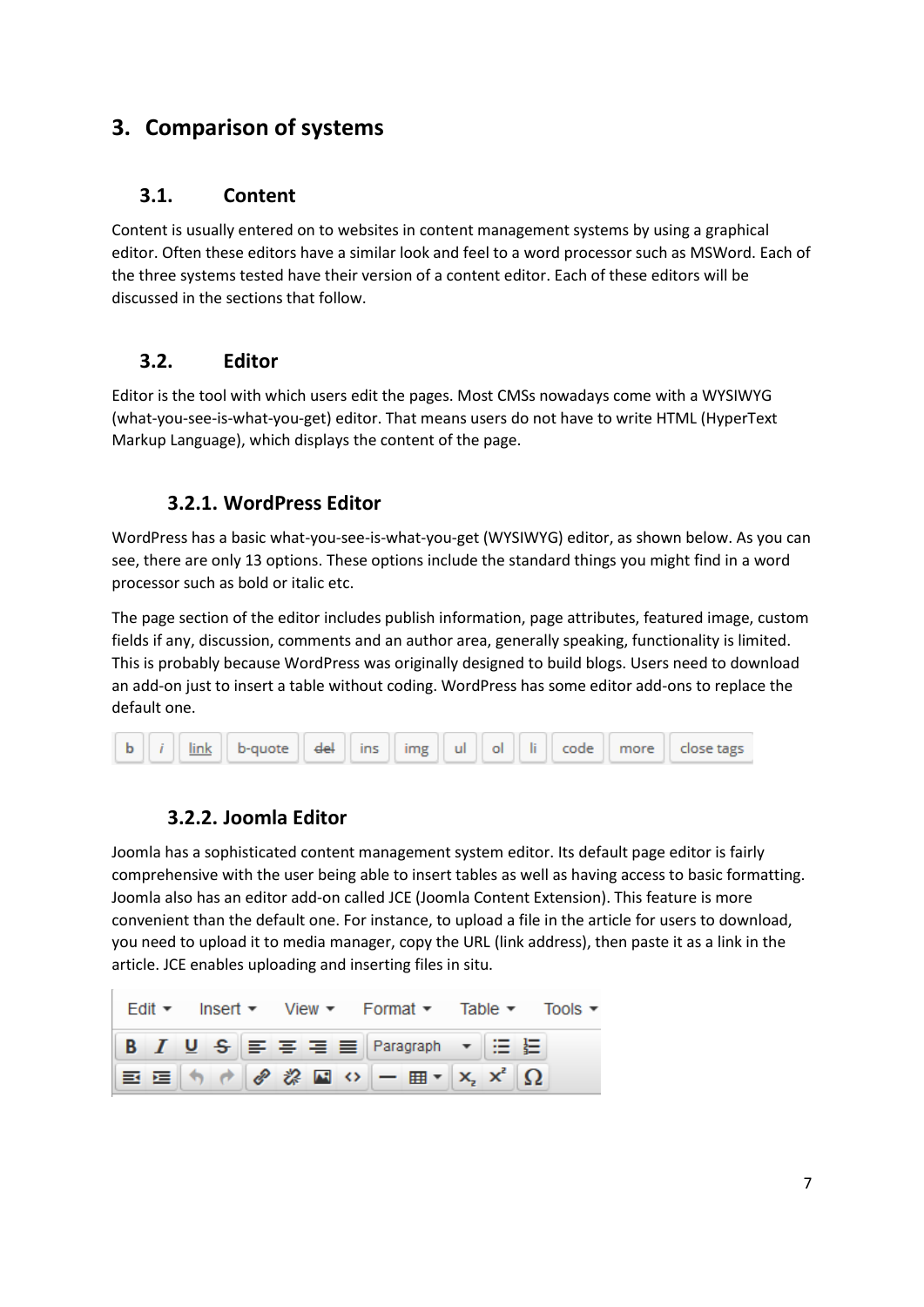### **3.2.3. Drupal Editor**

<span id="page-8-0"></span>It is interesting that Drupal 7 does not have a default editor. All you can write is purely HTML. However, there are a lot of editor add-ons. In the later version of Drupal, Drupal 8, the developers finally made CKEditor available as a default. Four text formats options are available in CKEditor, including Full HTML, Filtered HTML, Plain text and PHP code. PHP code is a back-end scripting language, which could be used to create events and make websites more dynamic.

### <span id="page-8-1"></span>**3.3. Web Preview function**

Preview is the function which users can view the results as they would appear in a browser before they are published to the Web. This means that, rather than working live, you have the opportunity to make changes that do not interfere with what is currently available, but are able to see how your changes would look. This feature aids the ease of editing before you hit the publish button, potentially the whole world can see it and it would be a bit late if something was seriously wrong.

Both WordPress and Drupal have a build-in preview function. WordPress's preview would look exactly like what it is like after publishing. Drupal shows the preview in administrative overlay. It has both trimmed and full versions as the screen capture displayed.

| Preview $\odot$<br>Sty                                                                                                                                                                                                                                          |                                                                                           |                                                                                                                                                                    | <b>VIEW</b> | <b>EDIT</b> | <b>REVISIONS</b> | <b>GRANT</b> |  |
|-----------------------------------------------------------------------------------------------------------------------------------------------------------------------------------------------------------------------------------------------------------------|-------------------------------------------------------------------------------------------|--------------------------------------------------------------------------------------------------------------------------------------------------------------------|-------------|-------------|------------------|--------------|--|
| Home » Research                                                                                                                                                                                                                                                 |                                                                                           |                                                                                                                                                                    |             |             |                  |              |  |
| $\bullet$                                                                                                                                                                                                                                                       | " break " (without the quotes) to fine-tune where your post gets split.                   | The trimmed version of your post shows what your post looks like when promoted to the main page or when exported for syndication. You can insert the delimiter     |             |             |                  |              |  |
| <b>Preview trimmed version</b>                                                                                                                                                                                                                                  |                                                                                           |                                                                                                                                                                    |             |             |                  |              |  |
| <b>Research</b>                                                                                                                                                                                                                                                 |                                                                                           |                                                                                                                                                                    |             |             |                  |              |  |
|                                                                                                                                                                                                                                                                 | investigations, then applying this knowledge to decisions associated with its management. | Knowledge about the Styx River ecosystem and the impacts on it, is essential to protecting the river's values. This knowledge will come about through research and |             |             |                  |              |  |
| <b>Read more</b>                                                                                                                                                                                                                                                |                                                                                           |                                                                                                                                                                    |             |             |                  |              |  |
| <b>Preview full version</b>                                                                                                                                                                                                                                     |                                                                                           |                                                                                                                                                                    |             |             |                  |              |  |
| Knowledge about the Styx River ecosystem and the impacts on it, is essential to protecting the river's values. This knowledge will come about through research and<br>investigations, then applying this knowledge to decisions associated with its management. |                                                                                           |                                                                                                                                                                    |             |             |                  |              |  |
|                                                                                                                                                                                                                                                                 | <b>Table</b>                                                                              |                                                                                                                                                                    |             |             |                  |              |  |
| <b>NAME</b>                                                                                                                                                                                                                                                     | <b>FILE</b>                                                                               |                                                                                                                                                                    |             |             |                  |              |  |
| Vegetation                                                                                                                                                                                                                                                      | Vegetation                                                                                |                                                                                                                                                                    |             |             |                  |              |  |

In earlier versions of Joomla there was a default preview function. However this has been discontinued in the later versions requiring Joomla users of version 1.6 and later to use an add-ons such as Better Preview to achieve this goal.

### <span id="page-8-2"></span>**3.4. Version Control**

Each of the CMS trialled have the functionality to store different versions of content and to roll back to a previous version.

In WordPress, all the versions are saved automatically, even when users has not used the update function or the publish button. This means that a user can make changes, leave the page, and the content would still be saved.

In Joomla, revisions are only stored when user save the article.

In Drupal, the previous version is only stored when user chose to. Otherwise, the new version would overwrite the old one.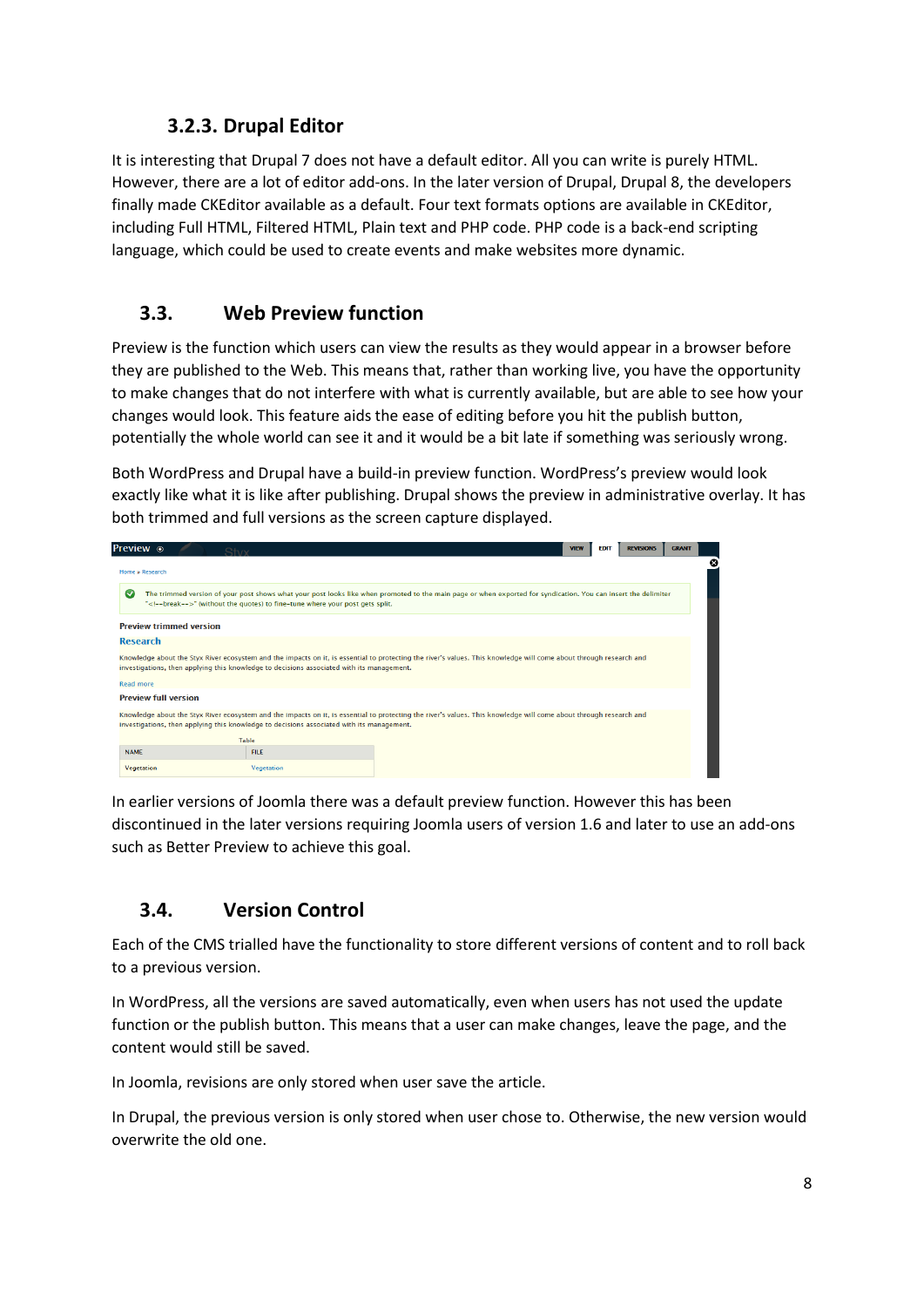WordPress and Joomla both have functions to compare two revisions, but this is not available in Drupal. This comparison involves the highlighting of the differences in the versions.

Automatic revision storage of WordPress is a double-edged sword. The advantage is obvious, while the shortcoming is that a lot of unwanted revision would occupy too much memory of database over time. Users need to install extra add-ons to clean them.

Drupal uses a different approach. It lays all the convenience and burden on users. A sensible user would have a tidy database without the help of extra add-ons. However, when a user forgets to save revisions, the previous version is gone for good.

### <span id="page-9-0"></span>**3.5. Screen options**

There are a lot of things can be shown on a web page, including tags, categories, author, create date, publish date, print icon, email icon, voting, hits, etc.

In WordPress, the default is to show the author, publish date and comments on the posts (one of the content type, like blog), but not pages (the other content type, static page). You cannot change the setting. To add a printable link, you need an add-on like WP-Print, but it would not show up in sidebars.

| <b>Boxes</b>                                                                 |  |  |  |  |  |                                                                                                        |  |                  |
|------------------------------------------------------------------------------|--|--|--|--|--|--------------------------------------------------------------------------------------------------------|--|------------------|
|                                                                              |  |  |  |  |  | ■ Revisions □ Custom Fields □ Discussion □ Comments □ Slug □ Author ■ Page Attributes ■ Featured Image |  |                  |
| Layout                                                                       |  |  |  |  |  |                                                                                                        |  |                  |
| $\bigcirc$ 1 column $\bigcirc$ 2 columns                                     |  |  |  |  |  |                                                                                                        |  |                  |
| <b>Additional settings</b>                                                   |  |  |  |  |  |                                                                                                        |  |                  |
| $\blacksquare$ Enable full-height editor and distraction-free functionality. |  |  |  |  |  |                                                                                                        |  |                  |
|                                                                              |  |  |  |  |  |                                                                                                        |  | Screen Options A |

In Joomla, this feature is just called options. You can choose to show, hide them in every article or use global (default setting of the template). Since these are all built-in features, so users do not need to install add-ons.

| Content                  | Publishing | Images and links  | Options | Cor |  |  |  |  |  |  |
|--------------------------|------------|-------------------|---------|-----|--|--|--|--|--|--|
| <b>Show Title</b>        |            | <b>Use Global</b> |         |     |  |  |  |  |  |  |
| <b>Linked Titles</b>     |            | <b>Use Global</b> |         |     |  |  |  |  |  |  |
| <b>Show Tags</b>         |            | <b>Use Global</b> |         |     |  |  |  |  |  |  |
| Show Intro Text          |            | <b>Use Global</b> |         |     |  |  |  |  |  |  |
| Position of Article Info |            | <b>Use Global</b> |         |     |  |  |  |  |  |  |
| <b>Show Category</b>     |            | <b>Use Global</b> |         |     |  |  |  |  |  |  |
| <b>Link Category</b>     |            | <b>Use Global</b> |         |     |  |  |  |  |  |  |
| <b>Show Parent</b>       |            | <b>Use Global</b> |         |     |  |  |  |  |  |  |
| <b>Link Parent</b>       |            | <b>Use Global</b> |         |     |  |  |  |  |  |  |
| <b>Show Author</b>       |            | <b>Use Global</b> |         |     |  |  |  |  |  |  |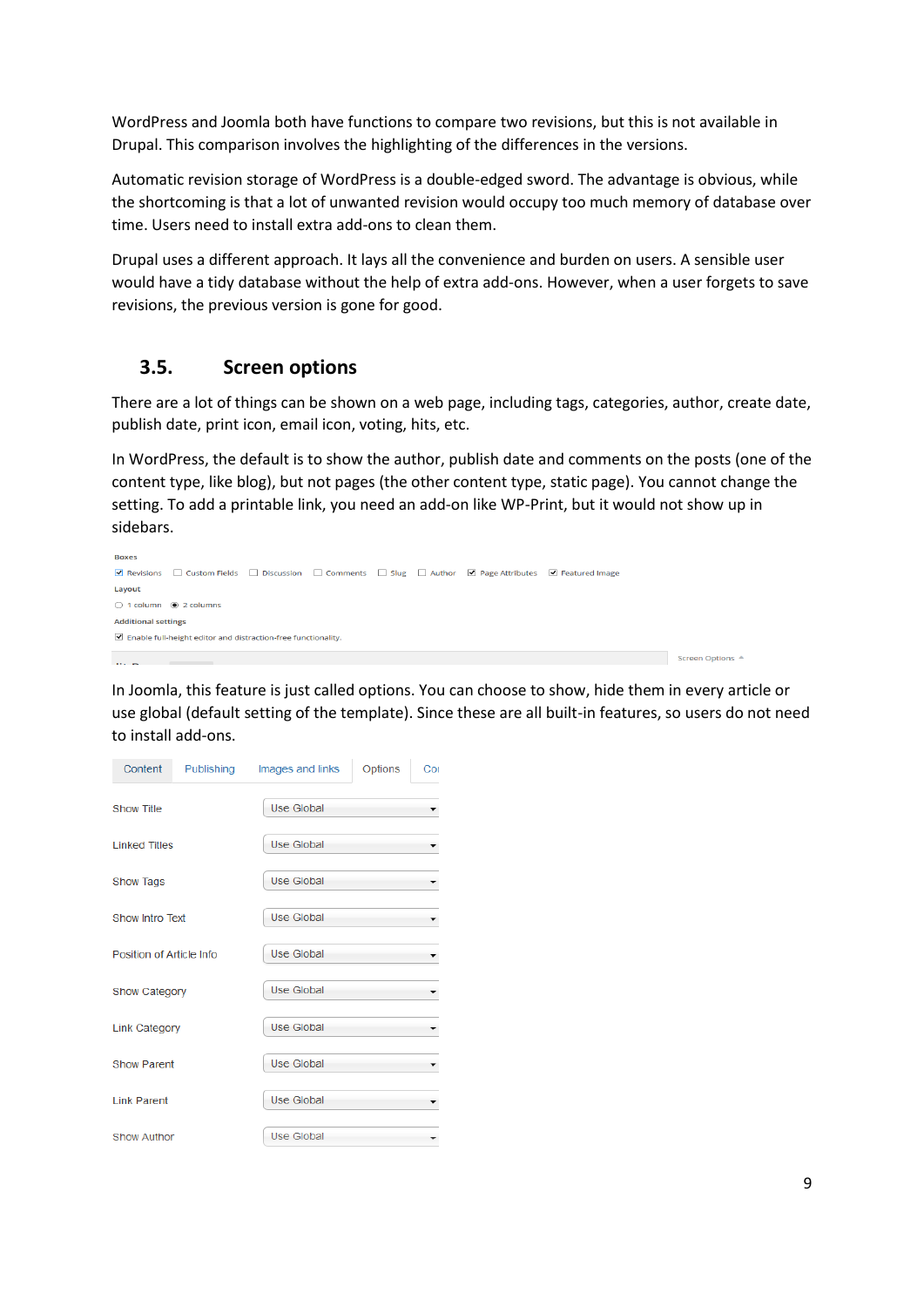In Drupal, there is no name for screen options. They just appear under the editor for users to choose. The default setting is similar to that in WordPress. Comments are open to article while closed to basic page. The difference is that user can change it. A module called "Printer, email and PDF version" could add print link to page. The location of link could display in the main content or sidebars.



### <span id="page-10-0"></span>**3.6. Interaction with users**

As a part of the scoping exercise a meeting was held with a number of volunteers at the meeting point on a day where they were collecting samples. During this meeting with volunteers, it was discovered that most volunteers seldom use the website because they felt there was no advantage for them to do so. Some were unaware of its existence. Others who had used it in the past had stopped doing so after a lot of the hyperlinks had stopped working correctly. One of the suggestions from volunteers for additions to the site was for the provision of a blog facility where users could add their own comments. They thought that a Blog type forum might be something that would attract people to site. They also mentioned that the trade-off for this type of functionality was the need for somebody to regularly monitor the site to prevent malicious comments etc.

WordPress has a built-in blog feature. Because WordPress was originally designed as a blog, it is relatively easy to create a blog page and to keep a separation between static pages and blog posts. Blog Posts are ordered in reverse chronological order and have comments, RSS (Really Simple Syndication, enables publishes to syndicate data automatically, without users check the website for new content manually), etc., while web pages do not have those features as they are designed to be static.

Joomla, because it was designed as a Content management System does not have built-in blog function. To have this functionality in a Joomla site it is necessary to download a blog add-ons such as BSMyjspace. Fortunately, there is a subcategory just called "Blog" under the category of "Authoring & Content" in Joomla Extensions Directory (Joomla official website's add-on directory), which makes searching for suitable add-ons easy. Below is a screen capture of the blog subcategory add-ons search results, as you can see, there are quite a lot options.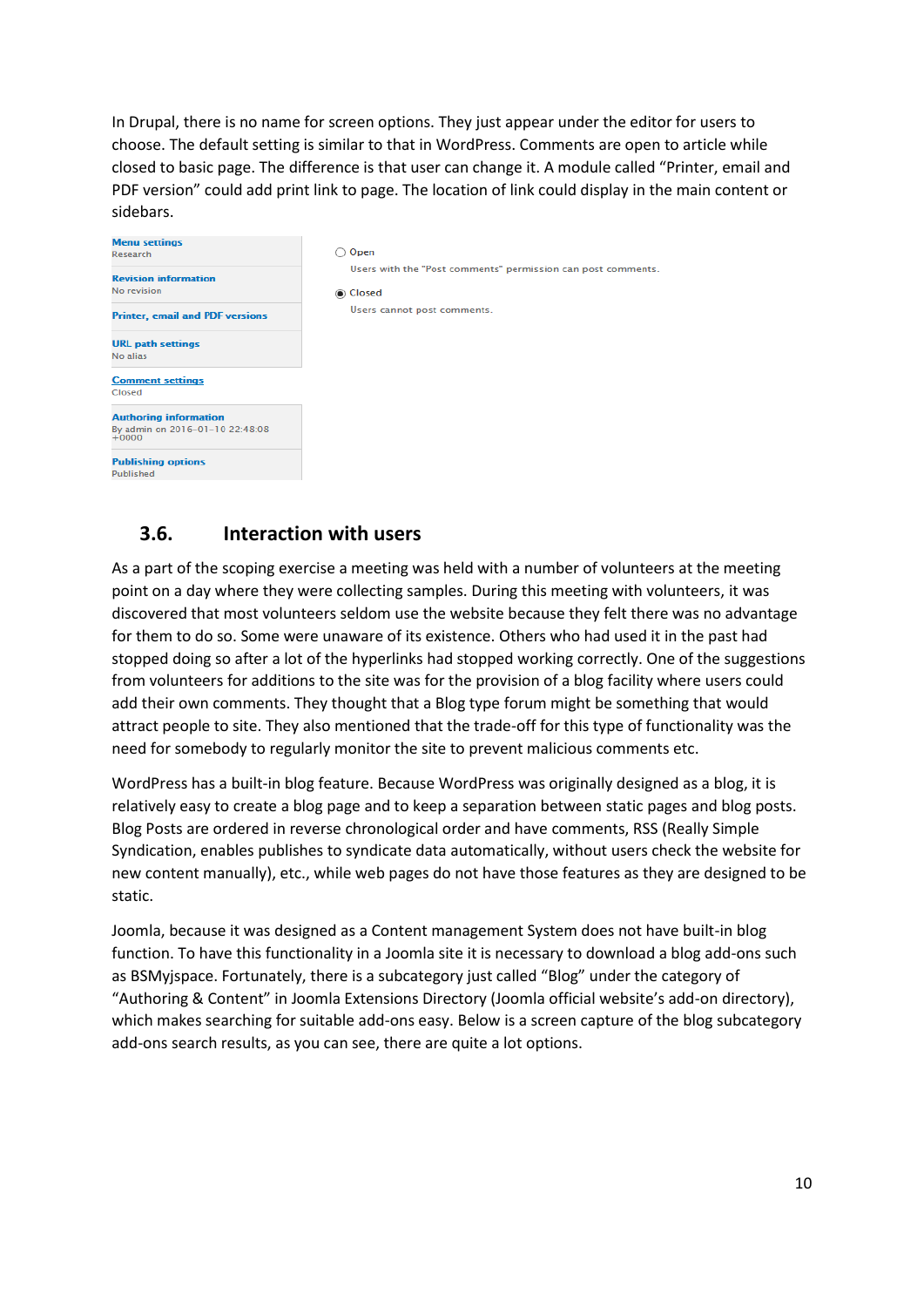

Drupal has built-in blog feature and forum, but by default, they are disabled. In Drupal 8, the blog has been removed, probably because it is similar to one of the content type, article.

### <span id="page-11-0"></span>**3.7. Responsiveness to change in screen size**

Both the latest versions of WordPress and Joomla are mobile-friendly. They are both responsive to the changing of screen size and have something like a hamburger menu (an icon consists of three horizontal lines, looks like double hamburger, and usually displays in extra-small size screen. When you click it, it would show all the menu items).

The default theme of Drupal 7 is not completely responsive. The content would squeeze in tabletsize screen, but not in cell phone-size screen. The menu is always responsive to the change of screen size. However, it turns into three rows of menus if users browse the website in cell phone instead of becoming a hamburger menu. Developers can download, install and enable a mobile-first theme. Alternatively, they can redesign the website according to the Drupal documentation "Responsive web design"<sup>1</sup>. Now they made the default theme of Drupal 8 responsive as well.

### <span id="page-11-1"></span>**3.8. User**

Users of websites can fit into a number of different user categories. There are those who use the site only for content, those we have the need to update some of the content and those who have the need to access a lot of "backend" functions that make a website accessible. These users are divided up into roles which have a level of access (rights) associated with them. Each of these, in the relation to the SLLT site are described in the following section.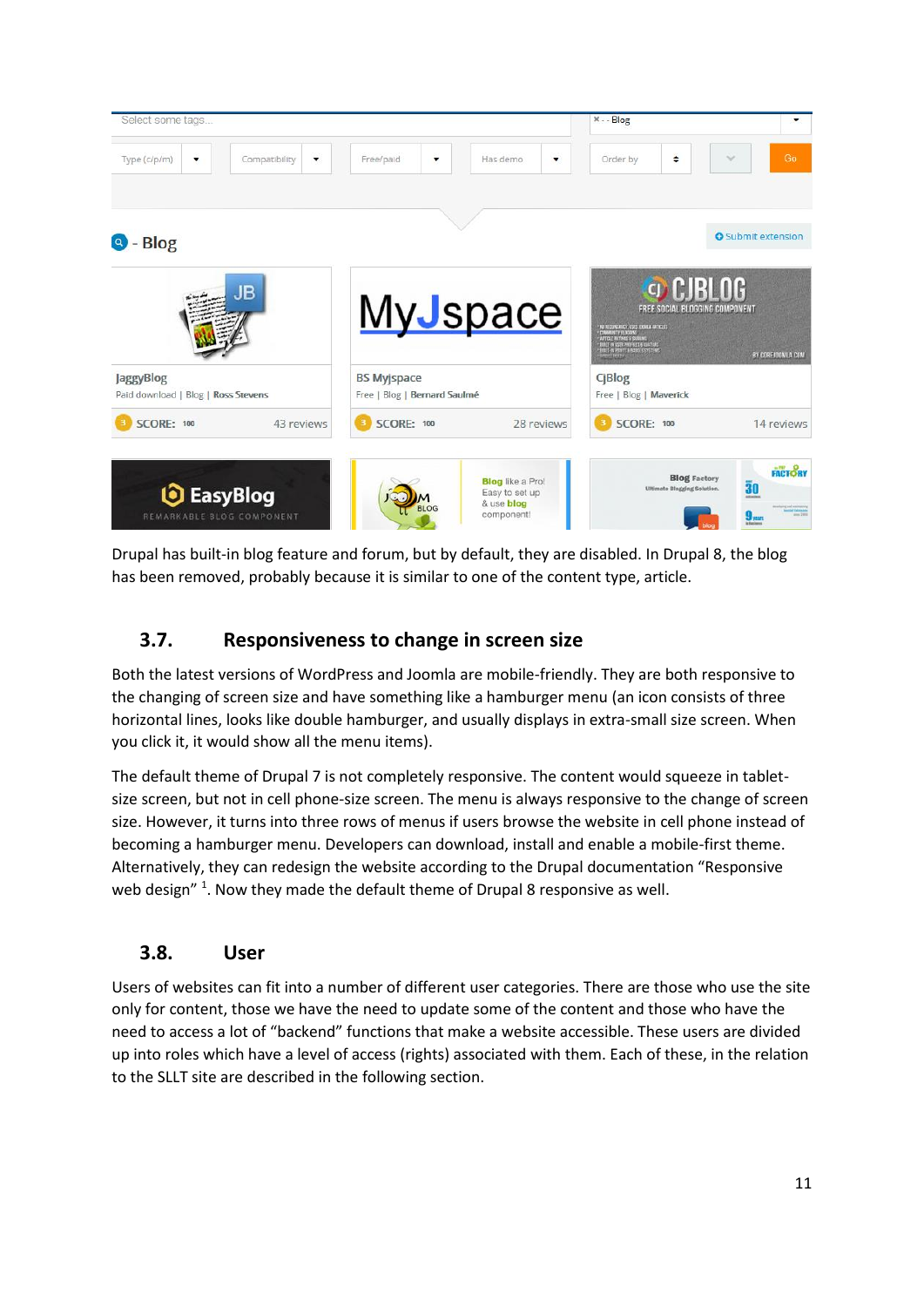### **3.8.1. Roles**

<span id="page-12-0"></span>In the original website, at least four user roles are needed:

1. The site administrator, who build and maintain the website.

2. Trustees, who have access to all web pages.

3. Volunteers, who can upload or fill in the water monitor data, but not have access to secure zone. 4. The administrator, who helps volunteers to upload the water monitor data and update the website.

WordPress has five different roles, which should be adequate for the Styx website. If you want to change the permissions of a role or add a new role, an add-on like "User Role Editor" could be helpful.

Joomla has nine default roles, which is more than enough. Specific permissions can be defined and new roles can be created without any add-ons.

<span id="page-12-1"></span>Drupal only has three default roles. However, permissions can be edited specifically and new roles can be created without add-ons similar to Joomla.

### **3.8.2. User Import**

If content from the current website was to be transferred into a new system, some consideration needs to be given to how this information and the associated users (and rights) are migrated.

During migration of website, it is necessary to export existing users from the old CMS to the new one. All three CMSs have default functions to add users one by one. However, in our case, to import all the users at once might be more helpful.

In WordPress, an add-on called "Import users from CSV with meta" which can help to bulk import users. However, you can either import users for one role or import all of them at once, then change roles of some users to other roles later. There is a bulk action for that, but an add-on which enables importing users with different roles would be more helpful.

In Joomla, all the user import extensions for Joomla are not free. The cheapest one is \$8.99 USD. If there are not many users, you can create accounts for them manually.

In Drupal, an add-on called Feeds can create user importer. You can create custom fields in it, like first name, but you cannot assign user role with it. It does have some idiosyncrasies like if you want to import users, you need to click "import" link hidden in a description or type the URL in address bar if you can remember it, but it is free.

### **3.8.3. Levels of website access**

<span id="page-12-2"></span>In our original website, there are two zones. One of them is open to public, and shows "/newzealand" in the URL. The other one is a secure zone, only accessible to trustees. The URL for the secure zone includes the word "/secure". These different zones mean that the trustees or those with editing rights for the current site can access update functions and areas and it is kept quite separate from the way a user access the site.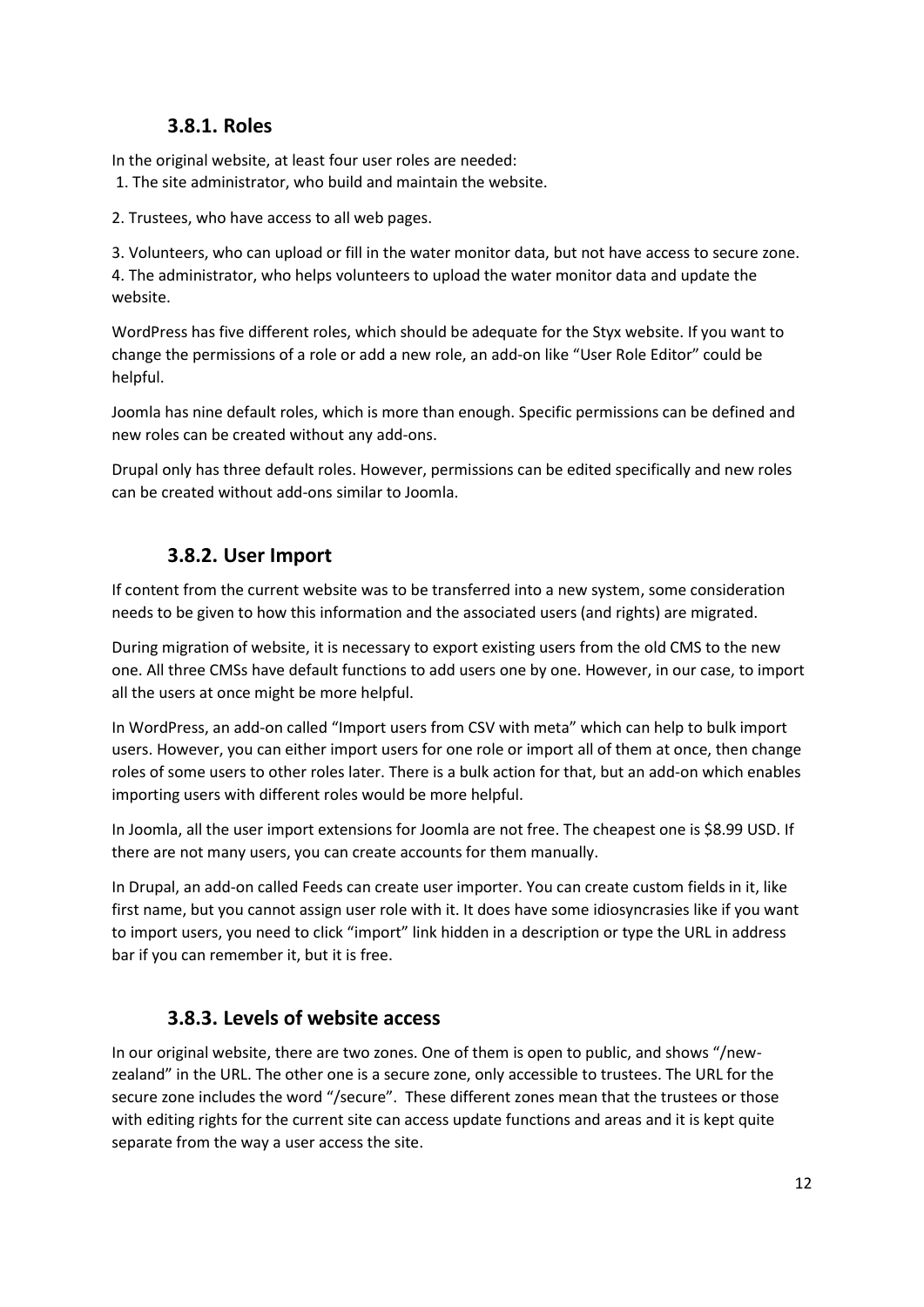Each of the three CMSs' tested for this project uses different roles to restrict user access at the different access levels. The default setting of WordPress is that a role can either access all the pages/posts or none of them. However, in our case, I would prefer the public can access only certain pages. The volunteers can have all the rights public have, plus have access to water quality monitoring form. And trustees can access all the pages. This goal could be achieved with the help of add-ons like "User Access Manager".

In Joomla, it is possible to choose the access level for different roles from either articles or from the menus. Moreover, they are all default settings, which means there are no concerns if the add-on is incompatible with current version of CMS, or for update issues, or conflicts with other add-ons.

Drupal's default setting is similar to WordPress's. An add-on called "Nodeaccess" can help to restrict access per node. Node is the term refers to a piece of content in Drupal, like page. It also includes poll, forum, etc., but this is beyond the scope of this section. The add-on would add a "grant" tab when you are editing as the screen capture displayed below.

| Research o<br><b>Chry</b>                                                                                                                                                                                                                                                |             |             | <b>VIEW</b><br><b>EDIT</b><br><b>REVISIONS</b> | <b>GRANT</b> |  |  |  |  |  |
|--------------------------------------------------------------------------------------------------------------------------------------------------------------------------------------------------------------------------------------------------------------------------|-------------|-------------|------------------------------------------------|--------------|--|--|--|--|--|
| Home » Research                                                                                                                                                                                                                                                          |             |             |                                                |              |  |  |  |  |  |
| You can set grants for individual users. Enter a name or a partial name in the box and click Search or press return. You must check the 'Keep?' checkbox if you want to keep the user for<br>granting. Note that user grants are in addition to those coming from roles. |             |             |                                                |              |  |  |  |  |  |
| <b>ROLE</b>                                                                                                                                                                                                                                                              | <b>VIEW</b> | <b>EDIT</b> | <b>DELETE</b>                                  |              |  |  |  |  |  |
| administrator                                                                                                                                                                                                                                                            | ⊽           | ⊽           | $\overline{\mathbf{v}}$                        |              |  |  |  |  |  |
| anonymous user                                                                                                                                                                                                                                                           | г           | г           | П                                              |              |  |  |  |  |  |
| authenticated user                                                                                                                                                                                                                                                       |             |             |                                                |              |  |  |  |  |  |
| <b>Enter names to search for users:</b><br><b>Search</b><br>Save Grants                                                                                                                                                                                                  |             |             |                                                |              |  |  |  |  |  |

### **3.8.4. Data Visualization**

<span id="page-13-0"></span>Data visualisation is a discipline that uses table and chart to display data in a clearer and more vivid way. If the website is just paragraphs after paragraphs of plain text, it would become quite tedious. Data visualization is quite common nowadays because it adds some spice to the website. The data collected from water monitoring data is currently stored in some form of database. As it was not possible to view this it is difficult to comment about this. However, it would be sensible that this practice be continued and that the data be stored in a relational database. Relational database uses Structured Query language (SQL) statements to create, read, update, and delete data. Because of this, it was important to find add-ons in each of the three trial products that use SQL statements.

In WordPress, there is an add-on called "Display SQL Stats" which is free and intuitive. Although users cannot add axes labels, it is not really a problem in our case since Jan, Feb, etc. are selfexplanatory. However, in the original website, there is a function that the data in chart and table would change according to location and year chosen by users. Display SQL Stats does not have this function and I could not reach the add-on author.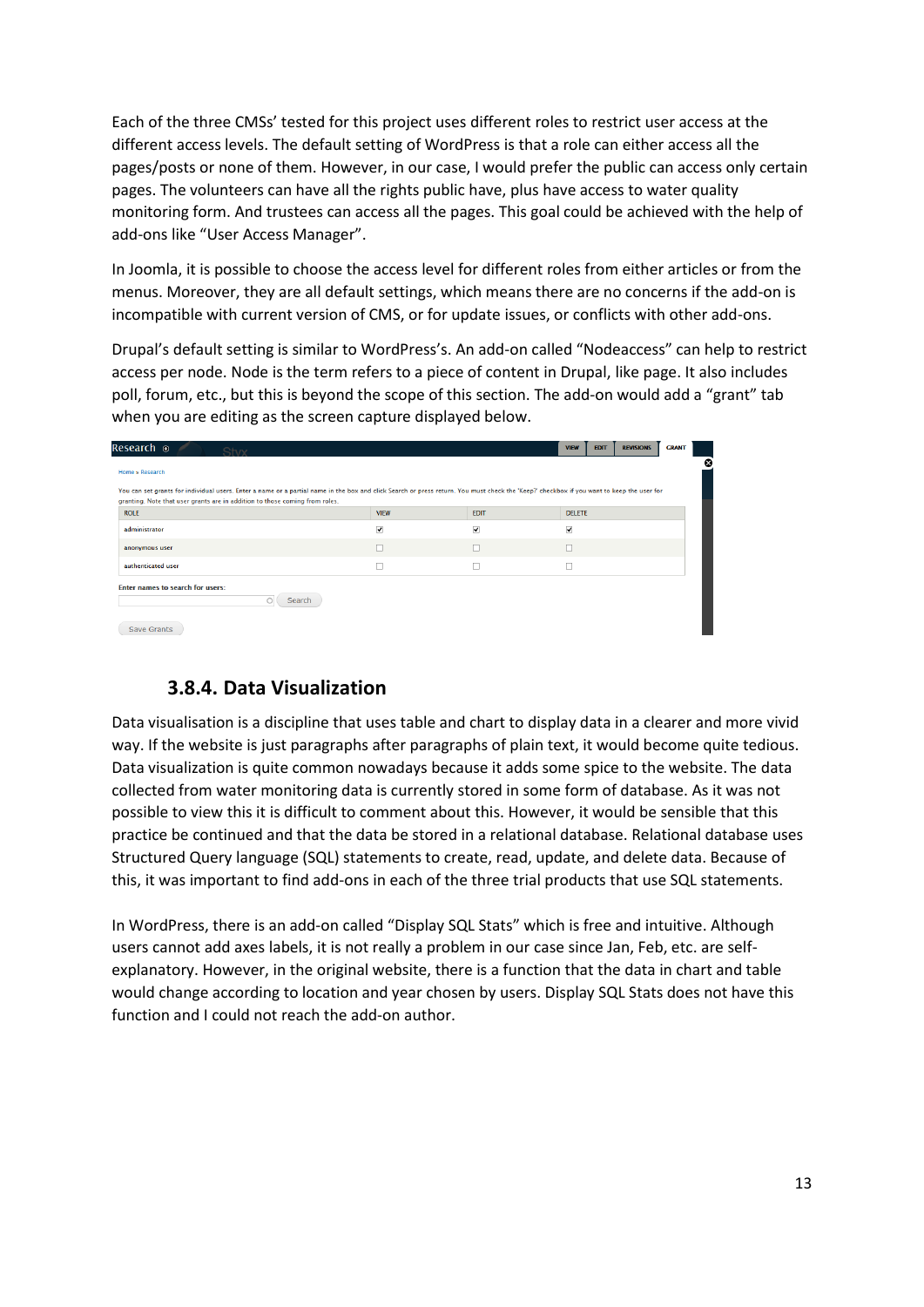### **Display SQL Stats**



Another plugin in WordPress called "wpDataTables" which uses SQL statements to fetch data from database as well, but the chart function is available only in full version. They have full-featured online sandbox for users to try. According to their online demo, data can be filtered by user-defined parameters<sup>2</sup>. The price is AUD\$35<sup>3</sup>.

In Joomla, an add-on called Plotalot also uses SQL statements to fetch data to draw chart. The advantage is that 1. It can connect to external database. 2. It has a nice graphic user interface (the first screenshot below) which includes colour picker to change the colours of title, line and background. The disadvantages are 1. Axis title on bar and line charts for free version is "Plotalot Free". 2. Free version does not include a plugin to insert into article and use variable. The price<sup>4</sup> is from £8 (NZD \$18.13). An example line chart with some dummy data is shown in the second screenshot.

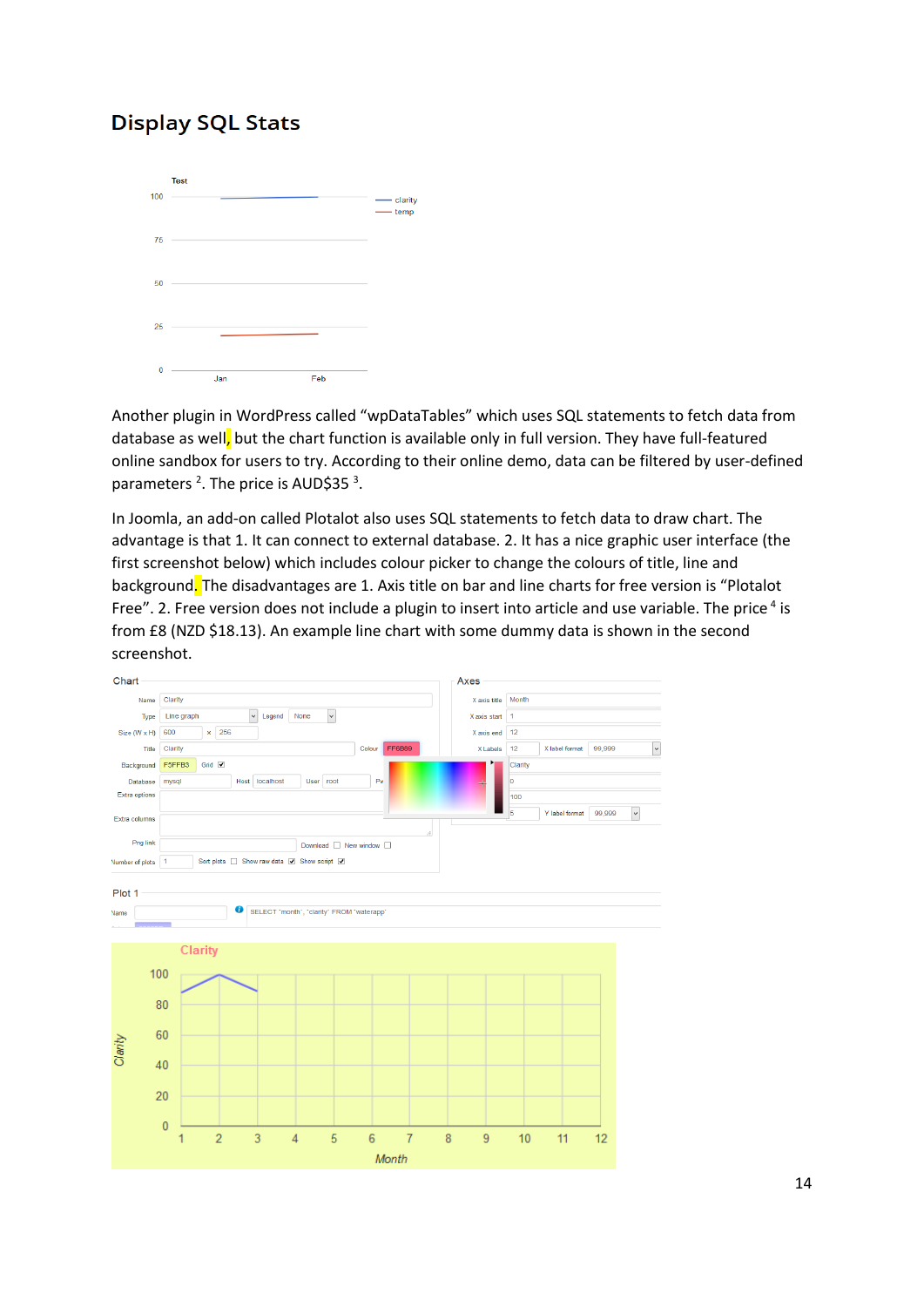In Drupal, a free add-on called "Forena Reports" can fulfil almost every charting requirement except tabs that SLLT have asked for. Features included are:

1. Can connect to internal and external databases.

2. Display data in charts and tables based on the parameters chosen by user. It does have some idiosyncrasies such as a user can only generate one legend in the graphic user interface. To generate more legends, users need to find the report in the backend files, and find the code which generate the legends and change it.

| <b>Parameters</b>                                   |                         |   |  |  |   |  |  |  |                   |
|-----------------------------------------------------|-------------------------|---|--|--|---|--|--|--|-------------------|
| year*<br>-select-                                   | $\overline{\mathbf{v}}$ |   |  |  |   |  |  |  |                   |
| location*                                           |                         |   |  |  |   |  |  |  |                   |
| -select-                                            |                         | ٠ |  |  |   |  |  |  |                   |
| -select-<br><b>Smacks Creek</b><br><b>Styx Mill</b> |                         |   |  |  |   |  |  |  |                   |
| 90                                                  |                         |   |  |  |   |  |  |  |                   |
| 85                                                  |                         |   |  |  |   |  |  |  | $\bullet$ Clarity |
| 80                                                  |                         |   |  |  |   |  |  |  | Temper            |
| 75 <sub>1</sub>                                     |                         |   |  |  |   |  |  |  |                   |
| 70 <sub>1</sub>                                     |                         |   |  |  |   |  |  |  |                   |
| $65 -$<br>60-                                       |                         |   |  |  |   |  |  |  |                   |
| $55-$                                               |                         |   |  |  |   |  |  |  |                   |
| $50-$                                               |                         |   |  |  |   |  |  |  |                   |
| $45 -$                                              |                         |   |  |  |   |  |  |  |                   |
| 40 <sup>°</sup>                                     |                         |   |  |  |   |  |  |  |                   |
| 35 <sub>1</sub>                                     |                         |   |  |  |   |  |  |  |                   |
| 30 <sub>1</sub>                                     |                         |   |  |  |   |  |  |  |                   |
| $25 -$                                              |                         |   |  |  |   |  |  |  |                   |
| 20 <sub>1</sub><br>15 <sub>1</sub>                  |                         |   |  |  |   |  |  |  |                   |
| 10 <sub>1</sub>                                     |                         |   |  |  |   |  |  |  |                   |
| 5 <sub>1</sub>                                      |                         |   |  |  |   |  |  |  |                   |
| 어                                                   |                         |   |  |  | i |  |  |  |                   |
|                                                     |                         |   |  |  |   |  |  |  |                   |
|                                                     |                         |   |  |  |   |  |  |  |                   |

| <b>Month</b> | <b>Clarity</b> | Temperature |
|--------------|----------------|-------------|
|              | 88             | 20          |
|              | 89             | 18          |
|              |                |             |

### <span id="page-15-0"></span>**3.9. Data entry Forms**

Users need to be able to get and give information to a database and they do this usually by submitting a form. Each field of a form is linked to a field in the database. To fill in the blanks of a form is more straightforward than fill in the data in database directly. This way, users would not be able to mess around the normalized database and accidentally change the structure. Moreover, a free database like MySQL, which comes with all three CMSs, does not have an intuitive graphic user interface to insert, update and delete data. Users usually need to write SQL statements to achieve that.

A form is currently being used in the original website for volunteers and administrators to update the water quality monitoring data, a screen capture is shown below.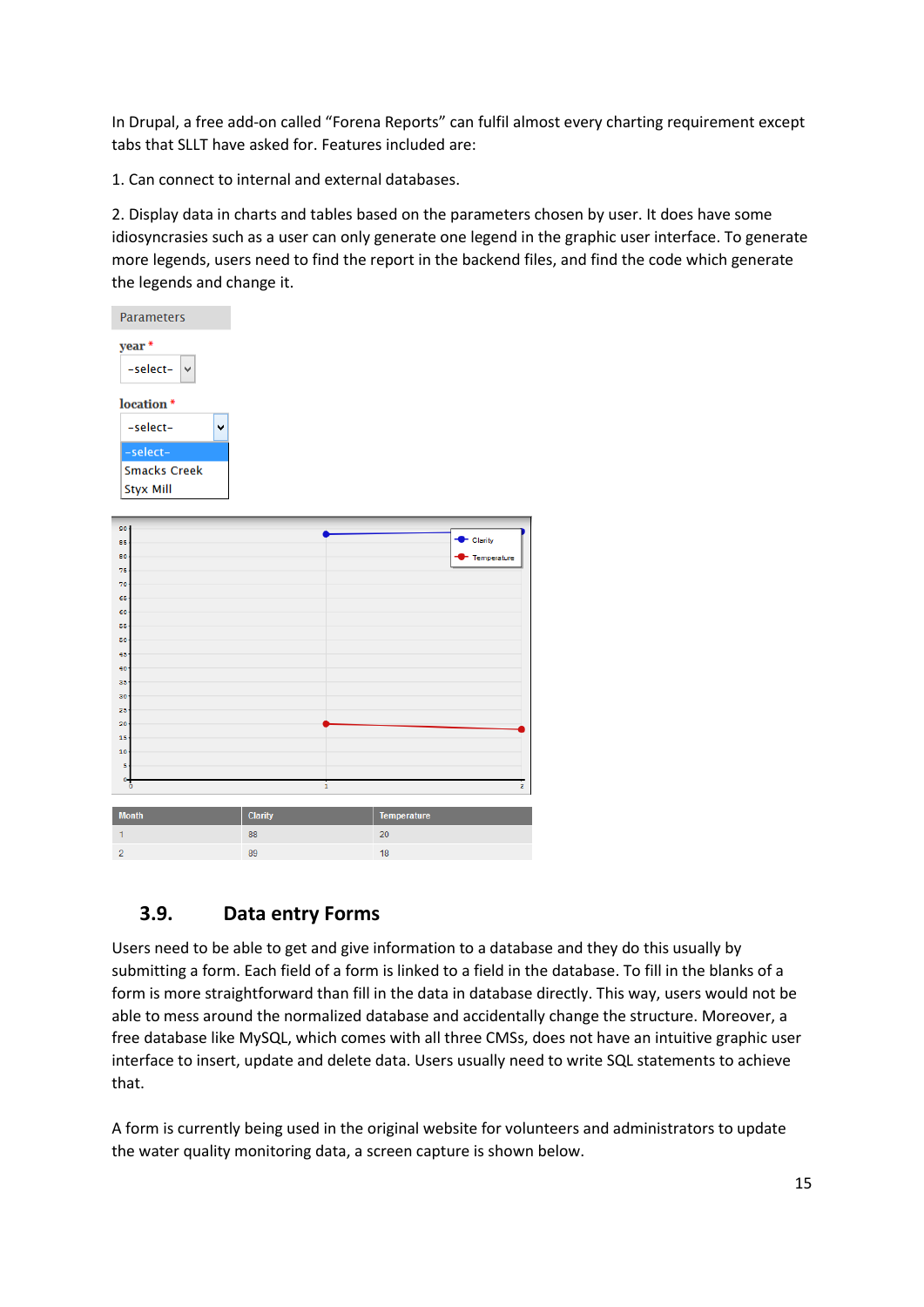| <b>Recording Details</b>                  |                                                   |                                                 |               |                   |
|-------------------------------------------|---------------------------------------------------|-------------------------------------------------|---------------|-------------------|
|                                           |                                                   |                                                 |               | * Required fields |
| Date taken: *<br>Today?                   | $\vee$ 2004 $\vee$<br>April<br>и.<br>$\checkmark$ |                                                 |               |                   |
| Name (of recorder): *                     | <b>Steve Holdoway</b>                             |                                                 |               |                   |
| Location/sample site: *                   | <b>Brooklands</b><br>$\checkmark$                 |                                                 |               |                   |
| Time of recording: *                      | $12 \times : 00 \times \text{a.m.} \times$        |                                                 |               |                   |
| <b>General Comments</b>                   |                                                   |                                                 |               |                   |
|                                           |                                                   |                                                 |               |                   |
|                                           |                                                   |                                                 |               |                   |
|                                           |                                                   |                                                 |               |                   |
|                                           | Characters remaining: 2000                        |                                                 |               |                   |
|                                           |                                                   |                                                 |               |                   |
| <b>Measurements &amp; General Details</b> |                                                   | Substrate (% within sampling area)              |               |                   |
| <b>Weather:</b>                           | > Select weather < v                              | Silt/sand up to 2mm:                            | $\div$ %      |                   |
| <b>Rainfall in previous 48hrs:</b>        | Select weather <                                  | Gravel 2 - 60mm:                                | ÷<br>%        |                   |
| Air Temperature (°C):                     | ------------------------<br><b>Heavy cloud</b>    | Small stones 60 - 120mm:                        | $\div$<br>%   |                   |
| Water Temperature (°C):                   | Slightly overcast                                 |                                                 | H             |                   |
| <b>PH level:</b>                          | Fine<br>6                                         | Large stones 120 - 250mm:                       | $\frac{9}{6}$ |                   |
|                                           |                                                   | Large stones/rocks > 250mm:                     | $\div$ %      |                   |
| Clarity: (readings 1, 2, 3 in cm)         |                                                   | Other material on stream bed:<br><b>ANTER M</b> |               |                   |

All three CMSs have a lot of form add-ons. Most of them can only build simple contact forms. In our scenario, I need to build a rather complicated form contains various of fields, including short text, long text, date time picker, drop down list, check box, radio button and calculated fields (e.g. type in three clarity values and calculated the average automatically). Also, I need to submit the form data to internal or external database, so the chart add-on can use SQL statements to fetch the data and display them in a line graph and a table.

### **3.9.1. WordPress**

<span id="page-16-0"></span>WordPress free form add-ons do not have functions to submit data to database. Some add-ons allow users to view the data in the add-on user interface. Others add-ons email the data to users via email. Many paid add-ons enable submission to database. The price is approximately USD \$30 to 50. If you are willing to purchase, I would recommend an add-on called Caldera Form. It has all the field types needed in water quality monitoring form. You can use the add-on for free, but for the submission to database feature, you might need to talk to the add-on author. Unfortunately, support is only provided after purchase priority support subscription (USD 50/first month, 150/year). An example I found online is shown below <sup>5</sup>.

| $\omega$ |                        | 舎 Caldera Forms O 5 ♥ 0 + New<br>Howdy, David Cramer &                   |                    |                       |  |  |  |
|----------|------------------------|--------------------------------------------------------------------------|--------------------|-----------------------|--|--|--|
|          | <b>2</b> Dashboard     | [7] Caldera Forms Compact Contact General Settings<br><b>Update Form</b> |                    |                       |  |  |  |
|          | <b>★</b> Posts         | Layout Processors Responsive Mailer                                      |                    |                       |  |  |  |
|          | 9 <sub>1</sub> Media   | Layout Builder Add Row<br><b>Add Element</b>                             |                    |                       |  |  |  |
|          | <b>B</b> Pages         |                                                                          | Name               |                       |  |  |  |
|          | Comments               | Email<br>Name                                                            | Element Type       | Single Line Text<br>₫ |  |  |  |
|          | Caldera Forms          |                                                                          | Name               | Name                  |  |  |  |
|          | Appearance             | Subject                                                                  |                    |                       |  |  |  |
|          | <b>E</b> Plugins       |                                                                          | Hide Label         | ₫                     |  |  |  |
|          | & Users                | Message                                                                  | Slug               | name                  |  |  |  |
|          | $\frac{1}{2}$ Tools    |                                                                          | Required           | ⊌                     |  |  |  |
|          | <b>EB</b> Settings     |                                                                          | Description        |                       |  |  |  |
|          | <b>O</b> Collapse menu |                                                                          | Show in Entry List | $\Box$                |  |  |  |
|          |                        |                                                                          | Default            |                       |  |  |  |
|          |                        | Send                                                                     |                    |                       |  |  |  |
|          |                        | <b>O</b> Delete Element                                                  |                    |                       |  |  |  |

### **3.9.2. Joomla**

<span id="page-16-1"></span>Joomla is the only CMS tested that has free form add-on which can successfully submit data to database. I would recommend the use of an add-on called ChronoForms. This add-on has built-in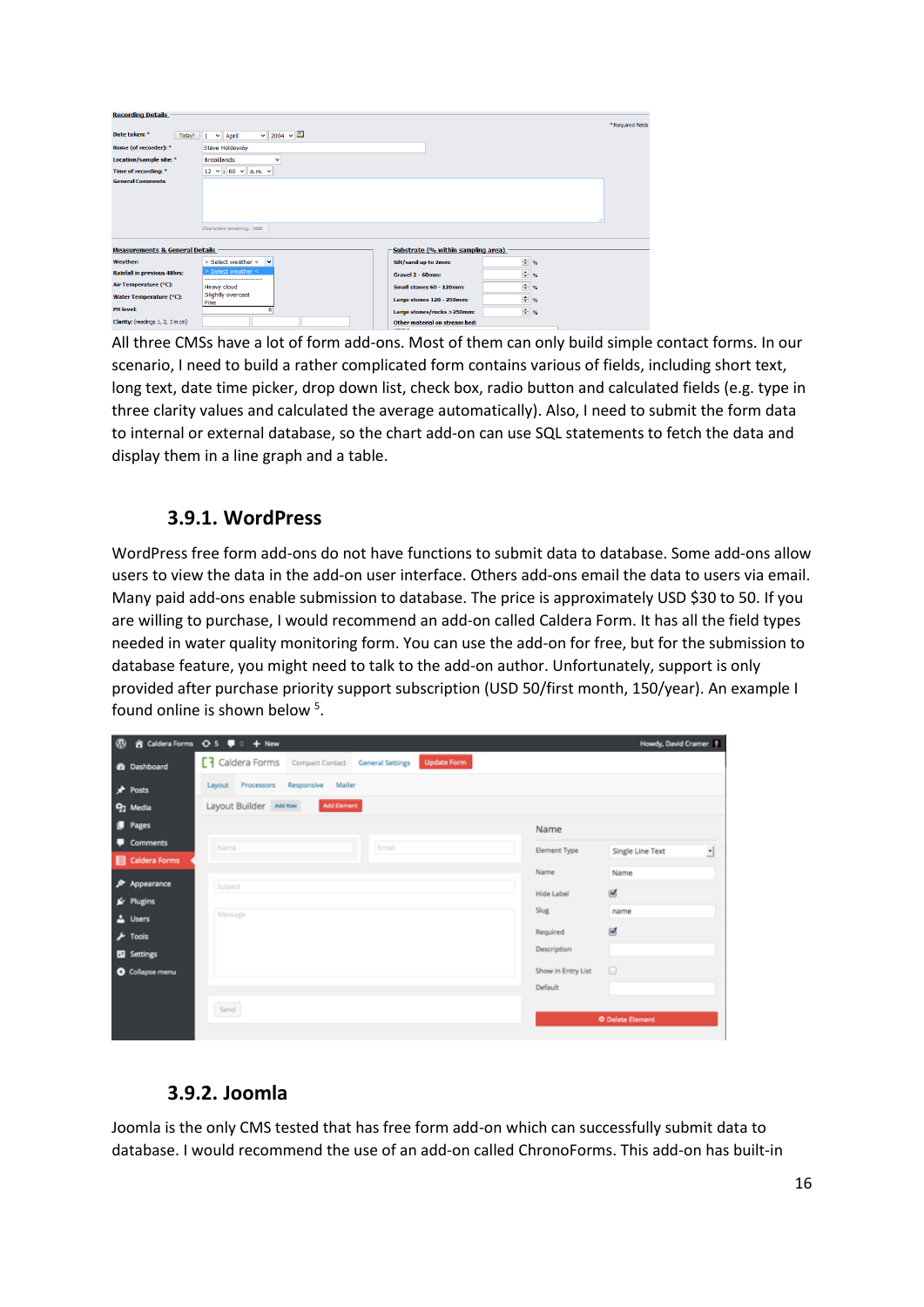functions to connect to internal and external databases. Although passing data to external database requires writing own code, which in turn requires basic PHP knowledge.

An example with couple fields is shown below.

| <b>Recording Details</b>                  |                                                                         |   |      |             |
|-------------------------------------------|-------------------------------------------------------------------------|---|------|-------------|
| id                                        |                                                                         |   |      |             |
| Date taken:                               |                                                                         |   |      |             |
| Name of Recorder:                         |                                                                         |   |      |             |
| Location/sample site:                     | Select a location                                                       | ٧ |      |             |
| <b>General Comments</b>                   | Select a location<br><b>Brooklands</b><br><b>Everglades Golf Course</b> |   |      |             |
|                                           |                                                                         |   | Æ    |             |
|                                           | <b>Measurements &amp; General Details</b>                               |   |      |             |
| <b>Rainfall in previous</b>               |                                                                         |   |      |             |
| 48hrs                                     |                                                                         |   |      |             |
| Submit                                    |                                                                         |   |      |             |
| Powered by ChronoForms - ChronoEngine.com |                                                                         |   |      |             |
|                                           |                                                                         |   | Prev | <b>Next</b> |

### **3.9.3. Drupal**

<span id="page-17-0"></span>I recommend use Webform + Form Builder add-ons. These two add-ons are free. Developers still need to write own code to insert data to database. Webform is a well-established form module. There are a lot of modules extend the functionality of Webform <sup>6</sup> including Webform Calculation Components, which enables calculated field. Form Builder add-on add a drag and drop GUI (graphic user interface) to it. Below is an image showing the Drupa form add-on interface. Information on creating a Drupal is available in Appendix 4. form

| <b>Home » Form</b><br><b>Form components</b> | $E$ -mails<br><b>Conditionals</b> | <b>Form settings</b> |
|----------------------------------------------|-----------------------------------|----------------------|
| <b>Form preview</b>                          | Add a field                       |                      |
| .<br>$\times$<br>P                           | [ab] Textfield                    | <b>Fextarea</b>      |
| <b>RECORDING DETAILS</b>                     | [c] E-mail                        | [12] Number          |
| Date Taken * Month v Day v Year v III        | (a) Radios                        | Checkboxes           |
|                                              | <b>Ell</b> Select list            | <b>ETT</b> Grid      |
| Recorder *                                   | <b>Date</b>                       | ten Time             |
|                                              | <b>Experience</b>                 | Hidden               |
| Location/sample site $*$ - Select - $\vee$   | ou> Markup                        | Fieldset             |
|                                              | - Page break                      |                      |
| <b>General Comments</b>                      |                                   |                      |
|                                              |                                   |                      |
|                                              |                                   |                      |
|                                              |                                   |                      |
|                                              |                                   |                      |
|                                              |                                   |                      |
| <b>MEASUREMENTS &amp; GENERAL DETAILS</b>    |                                   |                      |
|                                              |                                   |                      |
| Rainfall in previous 48hrs one two three     |                                   |                      |

### <span id="page-17-1"></span>**3.9.4. Custom functions used to submit to database directly from web page**

None of the three CMSs tested for this project had any available add-ons that could be used to submit data to database directly. Most of times developers need to write custom code. To submit data from form to database usually requires PHP or JavaScript code. All the three CMSs are built with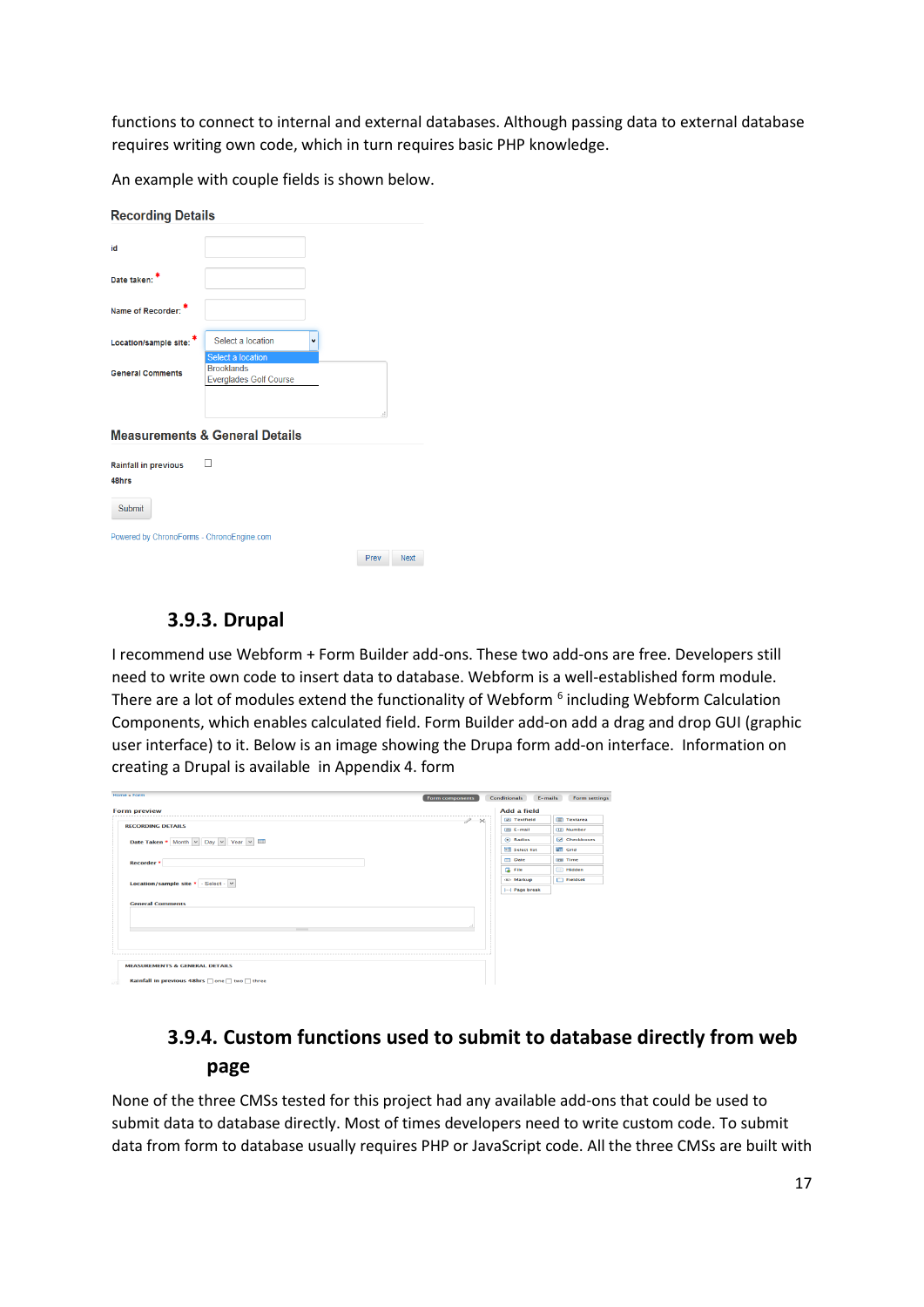PHP. The developers of those CMSs invented some custom functions to interact with database for security reasons. In WordPress, the custom functions are quite straightforward, while they are a bit trickier in Joomla and Drupal. Both WordPress and Joomla concluded how to create, read update and delete data in one page of documentation. In Drupal, developers need to read larger amounts of documentations to master how to interact with database.

### **3.9.5. Add-ons**

<span id="page-18-0"></span>Each of the CMS tested for this project have a number of add-ons available. An Add-on is a small piece software which can be used to enhance system functionality. Each of the add-on is referred to differently in each of the different CMSs. In WordPress, it is called plugin. WordPress has heaps of plugins. At the time of writing, according to the WordPress Plugin official page<sup>7</sup>, "41,734 plugins with 1,112,315,749 total downloads are at your fingertips." WordPress is a relatively limited platform without plugins. Therefore, it is crucial to choose the right one to use.

Surprisingly, WordPress does not have a Graphic User Interface (GUI) to filter the search results of plugins. I can only choose plugins based on the amount of active installs, ratings, last updated time and if it is compatible with my version of WordPress. There is no function to filter all these information. All I can do is scroll down the page and read them one by one. For one keyword I typed in, there are usually dozens of or even over 100 pages of search results. I do not want to investigate all of them considering I need at least one plugin for a single feature. This is obviously very timeconsuming and not cost-effective. What I usually do is to google it first, if the feature or plugin I am looking for is quite common, there would be somebody already compared the plugins and wrote some articles. For a less frequent feature, I would have to install and try by myself one by one. In Joomla, the add-ons are called extensions. Joomla has a nice GUI to filter extension by category, free / paid, has demo or not, new or updated, etc. It can also order the search results by overall ratings, functionality, ease of use, support, etc.

The extension system is more complicated than plugins in WordPress. Extensions are divided into components, modules, plugins, templates and languages. Components can be found directly in the admin head menu, while all the rest located in admin head menu > "Extensions". It is a bit confusing that users download, install and activate all the extensions at the same place, but manage them at different places.

Most extensions only have a whole package. It might only contains one element of extension (like a component) or combine several elements together. Users only need to download, install and activate once. However, some extensions separate those elements. For instance, "ChronoForms" has component, module and plugin.

Components, modules and plugins are all used to enhance functionality. A template is for appearance, which is basically the design of Joomla! powered website<sup>9</sup>.

In Drupal, add-ons are called modules. Users often need several modules to work together to implement a function. Users need to either read the documentation of modules very carefully or check the description of module after installation. The description would tell users if other modules required are missing or disabled. In addition, Drupal does not have a built-in GUI to select or install modules. Users have to go to drupal.org to do that and go to drupalmodules.com to see the ratings and reviews. Each modules is only compatible to certain version of Drupal. For example, modules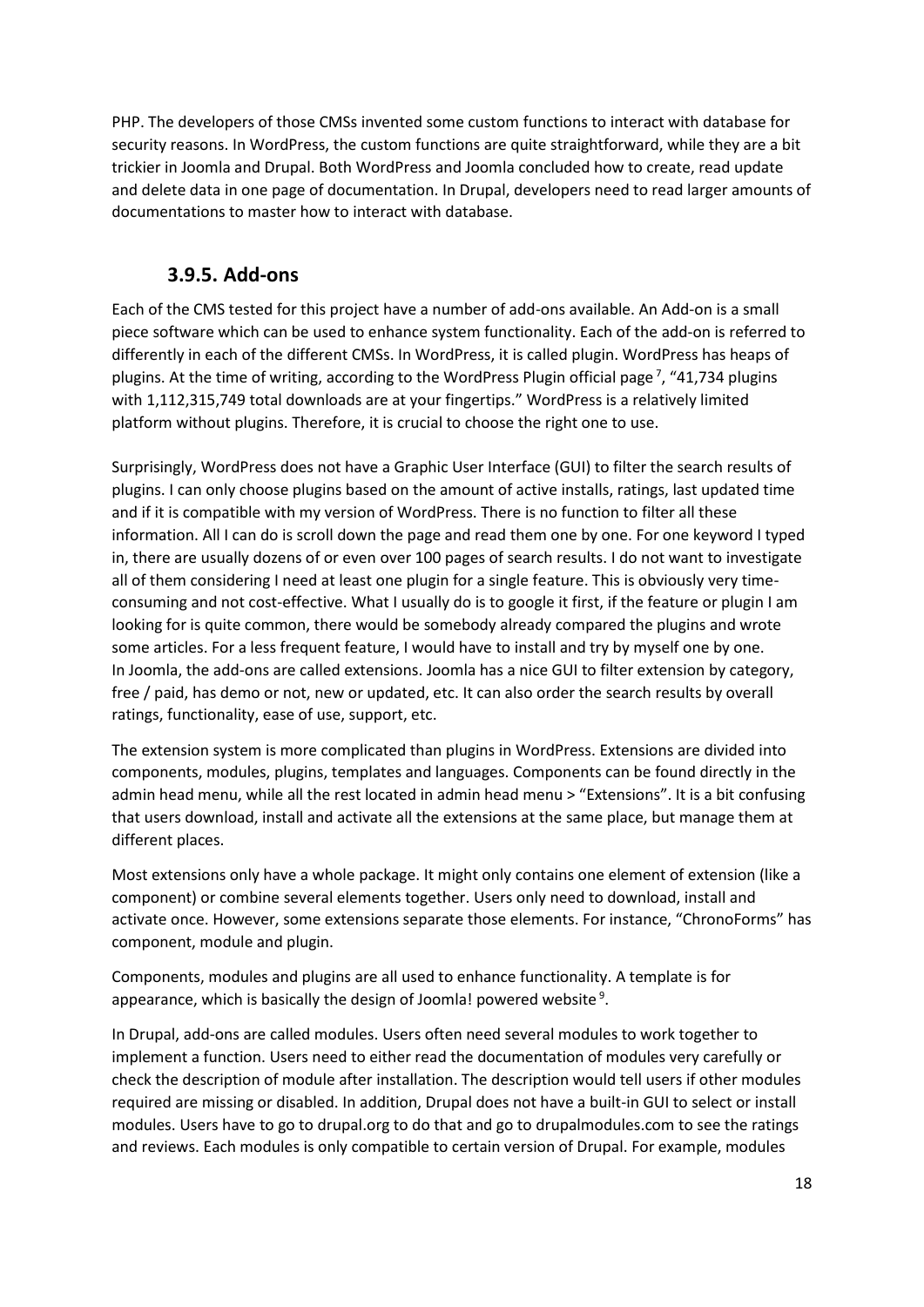used in Drupal 7 are no longer compatible for Drupal 8. All the modules on drupal.org are free, but there are some paid modules out there, although these are not endorsed by Drupal, but are likely to have been developed by users with a need.

In conclusion, WordPress has large number of plugins, unfortunately these are presented in an unorganised manner.[GS1] The absence of a filtering mechanism for add-ons made it difficult for a user to find the appropriate one and may mean that the wrong choice is made. Users tend to assume the popular ones are better than the unpopular ones, which is not always true and unfair to the new ones. WordPress is being continually updated, this may mean that some plugins are not compatible with the new version any more.

On the other hand, Joomla has a much organised filtering methodologies, with reasonable amount of extensions.

Drupal's modules are quite flexible, but it does not have a good category system.

For all the CMSs, add-ons could be a maintenance issue. When the add-ons have a new release, they are not automatically updated. This will require the users to maintain them manually on a regular basis, maybe when the water quality data are updated.

### **3.9.6. Search Engine Optimization (SEO)**

<span id="page-19-0"></span>SEO is the process to make the website appear higher ranked and more frequently in the search results page.

WordPress and Drupal both have SEO add-on features ready to be installed. In the WordPress version I tested (4.4), a plugin called "all in one seo pack" is preinstalled.

Joomla has built-in functions for SEO. Users can write meta tags (HTML attributes / tags, which describe the web page content) without coding, including meta description (summary of the page content), meta keywords (a list of important topics of the page content) and choose options for robots (specify which content should not be scanned) in menu.

### <span id="page-19-1"></span>**4. Potential Issues of using open source systems**

The main advantage that most people see to open source software is that it is either free or low cost, unlike a lot of bespoke systems or proprietary systems. This advantage may be offset somewhat by a number of disadvantages. These disadvantages include:

#### **Incompatibility between versions**

Issues have been found regarding the incompatibility between versions of each of these systems. It may mean that an add-on which worked perfectly well in one version of the software does not work in an updated version.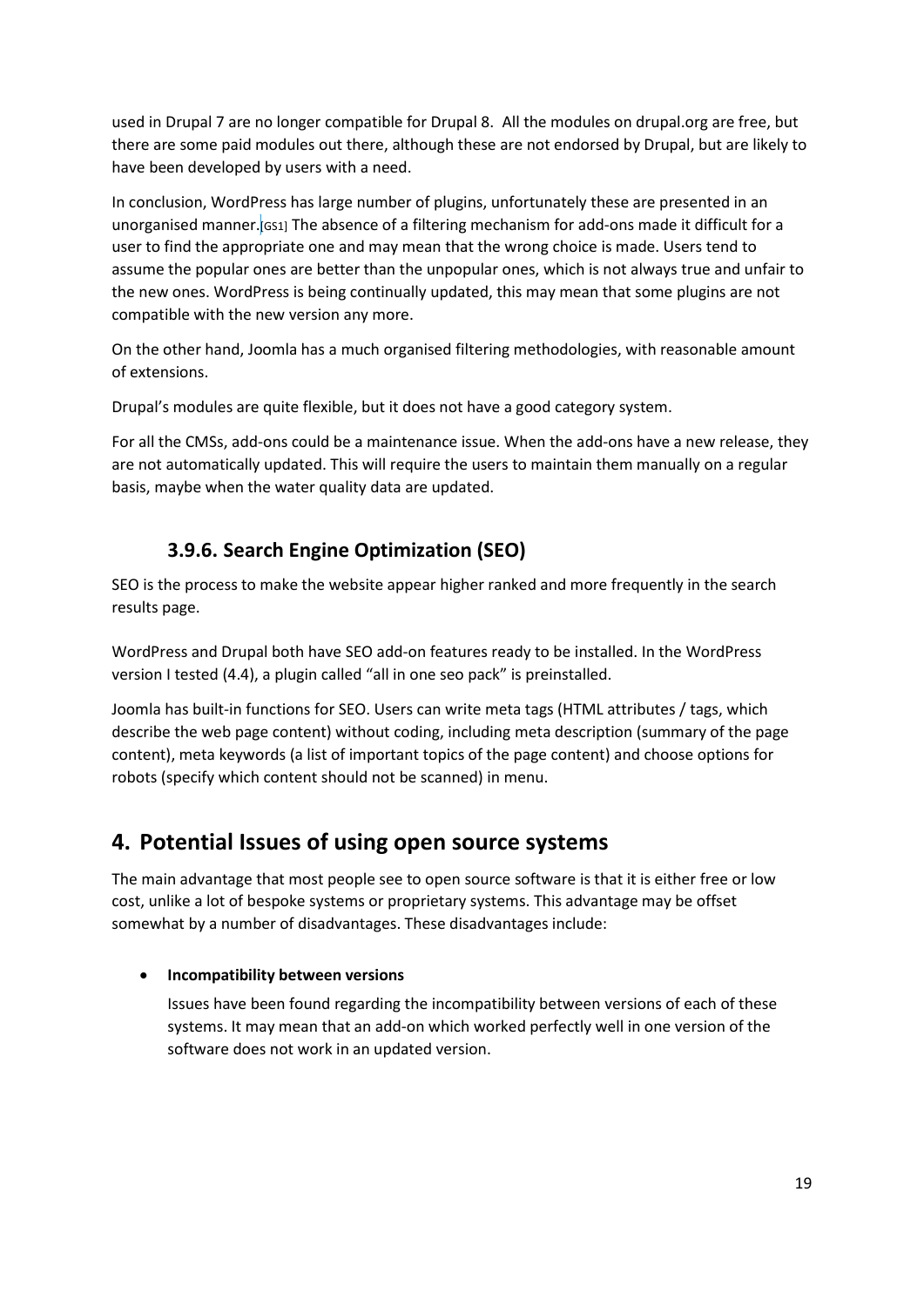#### **Lack of support**

If anything goes wrong, user are on their own. While users can ask questions from the user community, often these question may go unanswered.

#### **Limited functionality**

Free CMSs are usually not designed for complicated features. There is no CMSs, even paid ones can just fulfil all the features required by our website out-of-the-box. With paid CMS, there would be a team of developers who help users to achieve what they want. With free CMS, users need to spend more time on figuring out how to use the CMS by themselves**.**

### <span id="page-20-0"></span>**5. Recommendations**

Overall, all three CMSs tested can fulfil most fundamental features that most websites require. Two web functions that may require code to be written are the form and the graph. The solution for the form is simpler than the solution for the graph. Forms which are used to submit data to a database through a webpage are integral parts of a website and something that most developers with knowledge of HTML and PHP would, after reading documentations, be able to create.

Two recommendations are made, each of these does require a level of compromise. The initial brief for this project was to source a system that would provide at the very least the same functionality provided in the current system but be easy to use for a range of users and cost effective.

Two of the systems trialled fitted partly within the initial brief.

Joomal is recommended for its ease of use and learnability. There are several levels of functionality available from the very base level to the number of relatively inexpensive add-ons available. Unfortunately these add-ons, and there the functionality does not extend to charting. The level of charting in this systems does not meet all the requirements of this website.

Druapl is recommended as the system which best meets the charting requirement for the SLLT website. However, this system is more difficult to use, especially for novice users and does require quite a bit of custom coding to be done to enable the required functionality. Forena reports (a Drupal chart add-on) is the only free add-on I tested so far in 3 CMSs, which can fulfil almost every requirements of charts in original website, except the tab feature. Drupal is the most powerful and flexible CMS in 3 options, comes with the price of longer learning curve as it is fairly complicated.

### <span id="page-20-1"></span>**6. Acknowledgement**

I extend my thanks and gratitude to the Styx Living Laboratory Trust for providing this scholarship and enabling me to work on this project.

This project was supported by Landcare Research and Lincoln University. I would like to express my gratitude to Chris Phillips for offering me the exciting opportunity to cooperate with Landcare Research on this interesting project, and Nick Spencer for giving me useful technical advices and using his personal wifi data for presentation.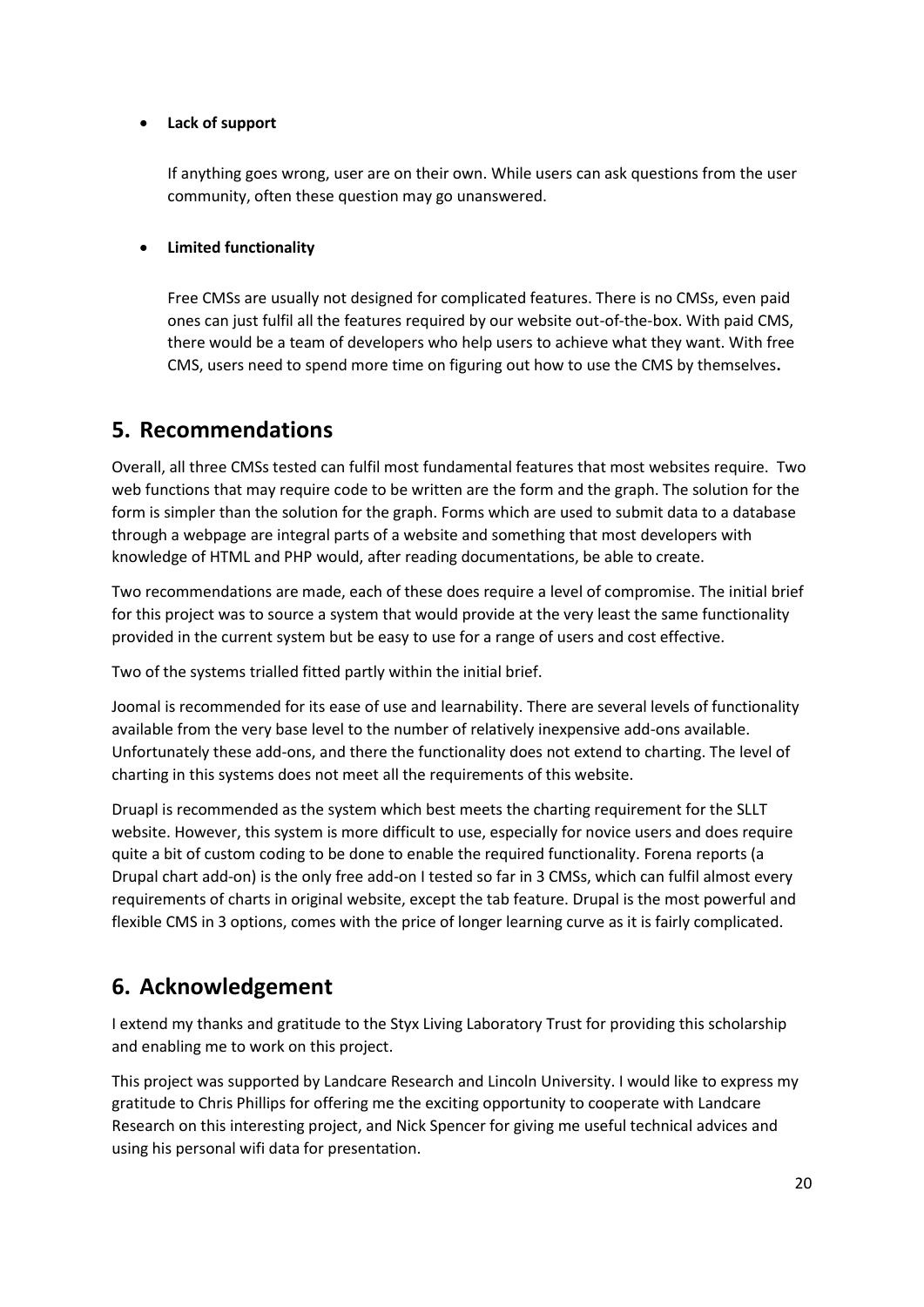I would like to thank Shirley Gibbs, from Lincoln University for supervising this project, taking me to the Styx Mill to talk to the volunteers, revising my report, and accompanying me to talk to the clients.

I am thankful to Walter Abell for giving me materials from his PHP course and for his technical advice.

Also, I appreciate Chris Phillips, Cynthia Cripps and Shirley Gibbs for listening to my tedious presentation.

### <span id="page-21-0"></span>**Bibliography**

- 1. <https://www.drupal.org/node/1388492>
- 2. <http://sandbox.wpdatatables.com/tables-and-charts-wordpress-demo/>
- 3. http://codecanyon.net/item/wpdatatables-tables-and-charts-manager-forwordpress/3958969?s\_phrase=&s\_rank=9
- 4. <http://www.lesarbresdesign.info/extensions/plotalot/downloads>
- 5. https://github.com/Desertsnowman/Caldera-Forms/blob/current-stable/screenshot-1.png
- 6. <https://www.drupal.org/node/1526208>
- 7. WordPress.org. Retrieved December 9, 2015, fro[m https://wordpress.org/plugins/](https://wordpress.org/plugins/)
- 8. What are the Component, Module and Plug-in? Retrieved December 9, 2015, from [https://www.chronoengine.com/faqs/56-cfv4/cfv4-other-faqs/4375-what-are-the](https://www.chronoengine.com/faqs/56-cfv4/cfv4-other-faqs/4375-what-are-the-component-module-and-plug-in.html)[component-module-and-plug-in.html](https://www.chronoengine.com/faqs/56-cfv4/cfv4-other-faqs/4375-what-are-the-component-module-and-plug-in.html)
- 9. Joomla! Documentation™. Retrieved December 9, 2015, from [https://docs.joomla.org/extension\\_types\\_\(general\\_definitions\)](https://docs.joomla.org/extension_types_(general_definitions))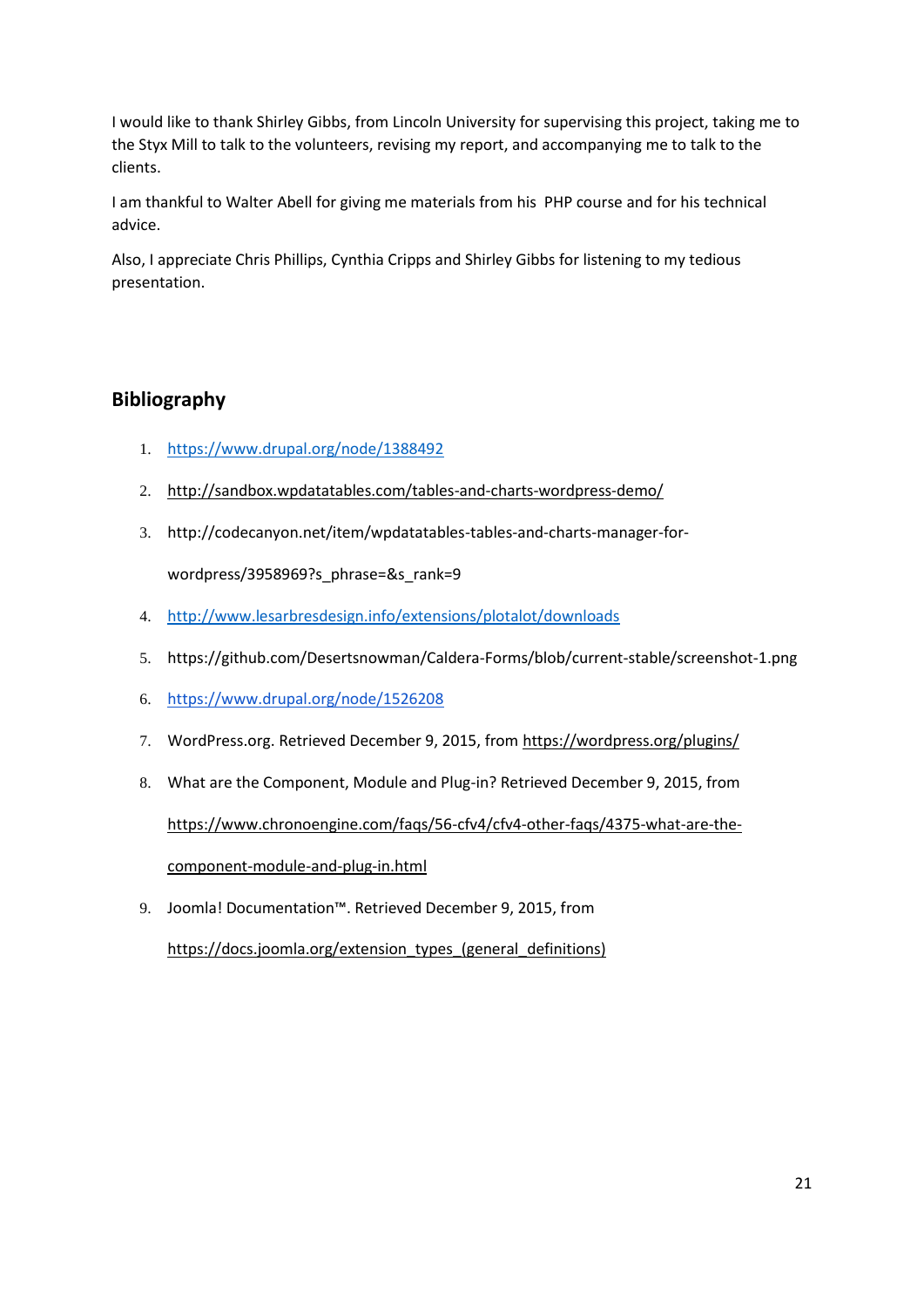### **Appendix1 - A quick guide to migrating to a new system**

- 1. Choose a CMS
- 2. Download, install and configure the CMS

Ask the hosting company you are using that if they can download, install and configure the CMS for you. Some companies are willing to do that. If you decide to do it yourself, the CMS can be downloaded from official website. An alternative would be using some installation package or library, like Bitnami.

3. Choose a theme / template

The original website uses 3-column website. If WordPress or Joomla was chosen, select a 3 column theme / template and replace the default one. If Drupal was chosen, the default theme is 3-column. In Drupal, to change what content appears in what location, go to Structure > Blocks.

4. Import users

There may or may not be a free bulk-import user add-on, depending on which CMS was selected. If not, you can just add users one by one and assign appropriate roles / user groups to them.

- 5. Copy or download all the content from original website Copy and paste all the text content, including articles and SEO data (if there is any) from original website to the new one. Download all the pdf, csv and image files available, and upload to the new site. All the images are located in Thrive CMS > Libraries > Images. Copy all the details as well, including title, alternate text, category and caption.
- 6. Form

Firstly, to decide if you want to use an add-on or not. If not, you can build the form from scratch after reading some documentations. If so, you may still need to write some custom code.

7. Data Visualization

To begin with, copy or download all the data in water quality monitoring database. It would be easier if Cabbage Tree is willing to give you the data directly. Otherwise, since these data are typed in or imported from hand-write water quality monitoring form, the administrator or whoever helps doing that may have a copy.

Import all the water quality monitoring data to new database (MySQL). Then, choose an appropriate add-on to display data in line chart and table. There is no tab feature in all the add-ons tested, you might need to develop this function by yourself.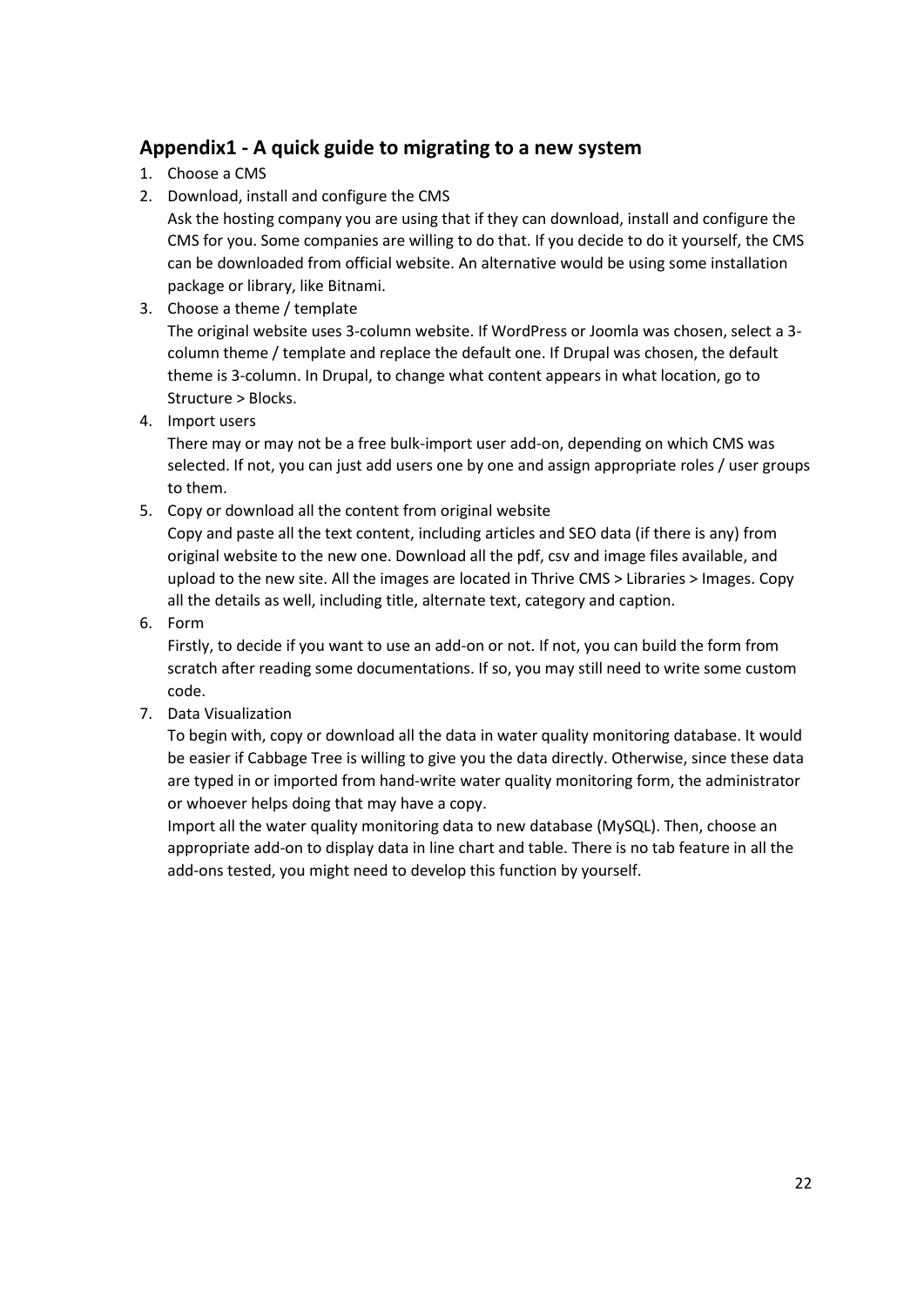### **Appendix 2 - Drupal How-to**

- 1. Add an article or basic page
	- 1.1. Click "Content" in head admin
	- 1.2. Click "+ Add content" button
	- 1.3. Choose type
	- 1.4. Fill in title, body, etc.
	- 1.5. Click "Preview" button to preview
	- 1.6. Click "Save and Publish" button
- 2. Revise content and revert to previous edition
	- 2.1. After editing content, click "Revision Information" link
	- 2.2. Tick the checkbox before "Create new revision"
	- 2.3. Fill in "Revision log message"
	- 2.4. Click "Save" button
	- 2.5. To revert to previous edition, in front end, click "Revisions" tab
	- 2.6. Click "revert" for the previous edition you want to roll back to
- 3. Add a table
	- 3.1. Repeat step 1.1 1.4. In editor, choose "Full HTML" for Text format
	- 3.2. Click Table icon
	- 3.3. Fill in numbers of rows, columns and choose header
- 4. Download, install and enable a module
	- 4.1. In Drupal 7, click "Modules" in head admin. In Drupal 8, click "Extend"
	- 4.2. Click "Install new module" button
	- 4.3. Go to drupal.org and download a module
	- 4.4. Click Browse to upload a module
	- 4.5. Click "install" button
	- 4.6. Click "Enable new added modules"
	- 4.7. Tick the checkbox before the module just installed
	- 4.8. Click "Submit" button
- 5. Theme
	- 5.1. Use a new theme
		- 5.1.1. Go to drupal.org and download a new theme
		- 5.1.2. Click "Appearance" in the head menu
		- 5.1.3. Click "+ Install new theme"
		- 5.1.4. Click Browse button to select the theme
		- 5.1.5. Click "install" button
		- 5.1.6. Click "Enable and set default"
	- 5.2. Use a different favicon
		- 5.2.1. Click "Appearance" in the head menu
		- 5.2.2. Click "Settings" tab
		- 5.2.3. In "Shortcut icon Settings" section, uncheck the checkbox before "Use the default shortcut icon"
		- 5.2.4. Enter "Path to custom icon" or click Browse button to select and upload an icon image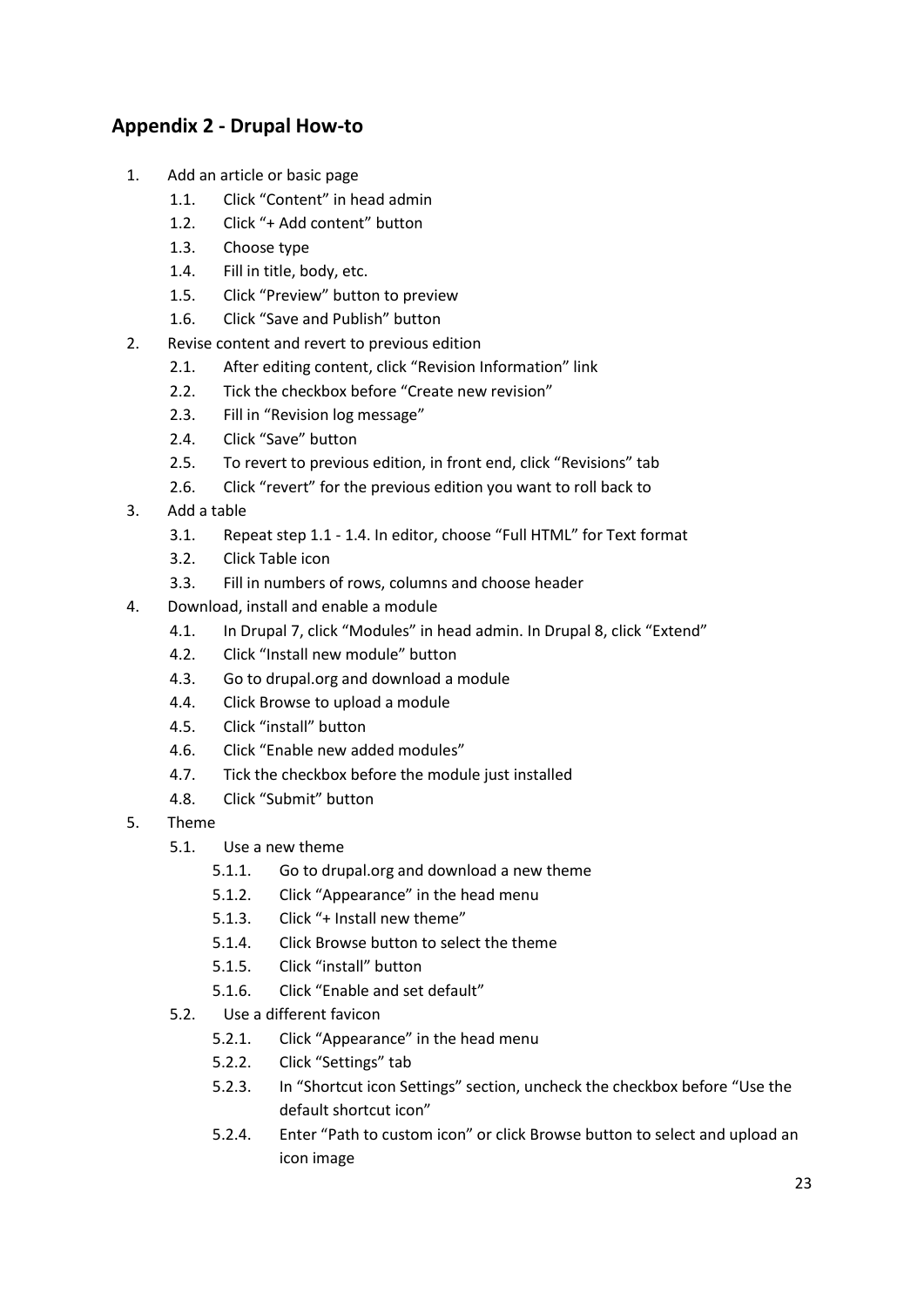- 5.2.5. Click "Save configuration" button
- 6. Block
	- 6.1. Edit the position of a block
		- 6.1.1. Click "Structure" in head menu
		- 6.1.2. Click "Blocks"
		- 6.1.3. Select the block you want to edit, in "Region" drop down list, change to a different region
	- 6.2. Add a block
		- 6.2.1. Click "+ Add block"
		- 6.2.2. Fill in "Block description" and "Block body"
		- 6.2.3. In "Region Settings", choose a region for the theme you are using
		- 6.2.4. In "Visibility settings", choose which page(s), content types, roles or users will display the block
		- 6.2.5. Click "Save block" button
- 7. User
	- 7.1. Add more fields for users
		- 7.1.1. Click "Configuration" in head menu
		- 7.1.2. Click "People"
		- 7.1.3. Click "Account Settings"
		- 7.1.4. Click "Manage Fields" tab on top right
		- 7.1.5. In "Add new field" row, fill in label, select a field type
		- 7.1.6. Click "Save" button
		- 7.1.7. Adjust "Maximum length" if needed
		- 7.1.8. Click "Save field settings" button
		- 7.1.9. (Optionally) Tick the checkbox before "Required field"
		- 7.1.10. Click "Save settings" button
	- 7.2. Add one by one
		- 7.2.1. In head menu, click "People"
		- 7.2.2. Click "Add User" button
		- 7.2.3. Fill in username, password, etc. and click "Create new account" button
	- 7.3. Bulk import
		- 7.3.1. Download, install and enable modules "Feeds" and "job\_scheduler"
		- 7.3.2. Click "Structure" in head menu
		- 7.3.3. Click "Feeds importers"
		- 7.3.4. Find "User import" row, Click "Override" in "Operations" column
		- 7.3.5. Click "Mapping" beside "Create users"
		- 7.3.6. Fill in "source", and select a "target"
		- 7.3.7. Click "Save" button to add another row
		- 7.3.8. In "Target Configuration" column, choose the field you want to use as unique id, click the gear icon
		- 7.3.9. Tick the checkbox before "unique" and click "update" button
		- 7.3.10. Click "Feeds importers" in the breadcrumb trail and click "import" or go to yoursite/import (like [http://127.0.0.1/drupal/import\)](http://127.0.0.1/drupal/import)
		- 7.3.11. Click the importer you just created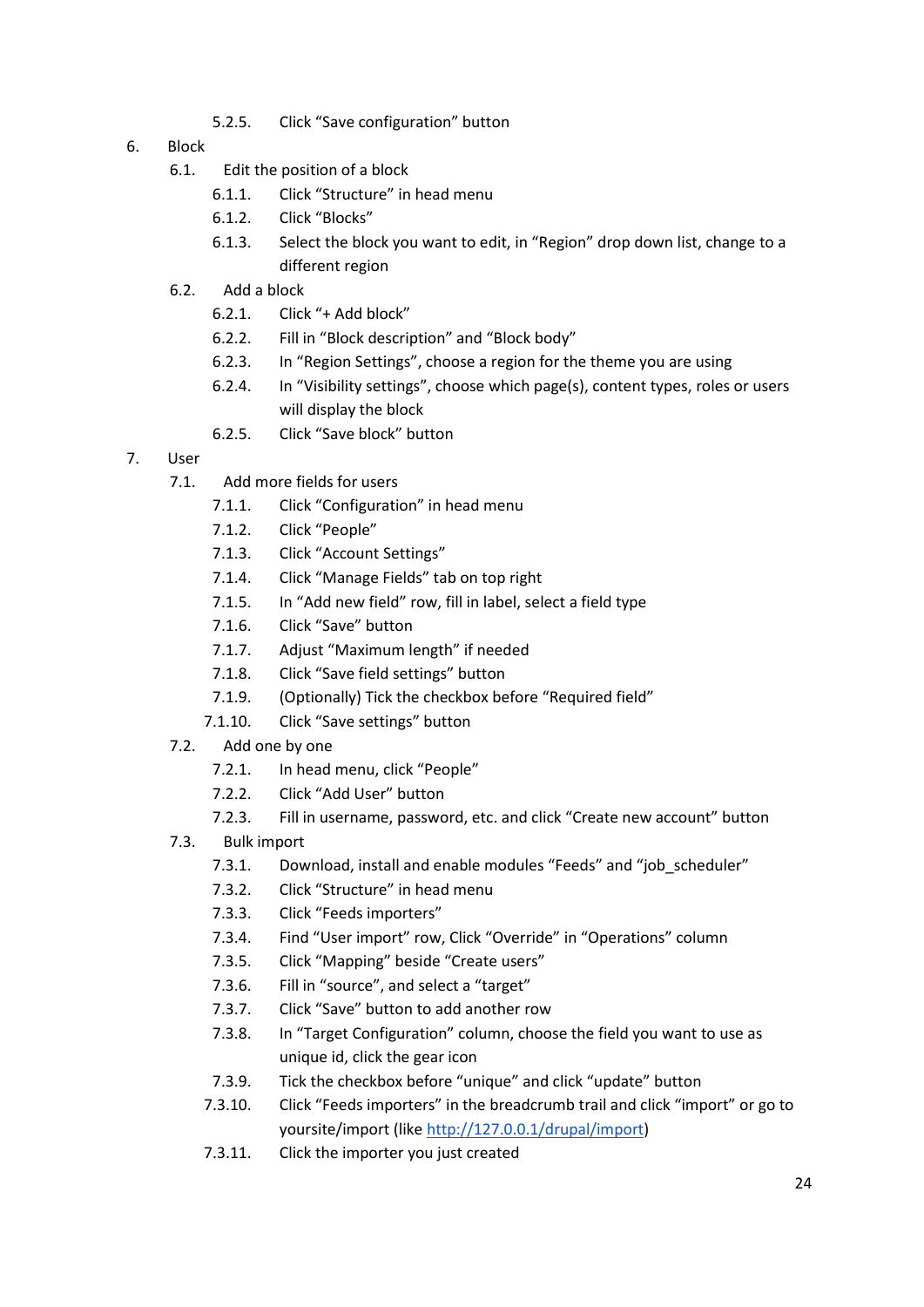- 7.3.12. Click "Browse" button to select a CSV file (first row would be title, which match the fields in source"
- 7.3.13. Click "Import" button
- 8. Access
	- 8.1. Download, install and enable module "Nodeaccess"
	- 8.2. In front end, click "Grant" tab
	- 8.3. Choose user role and actions allowed
	- 8.4. Click "Save Grants" button
- 9. File
	- 9.1. Download, install and enable module "File entity"
	- 9.2. Add a File
		- 9.2.1. Click "Content" on head menu
		- 9.2.2. Click "Files" tab
		- 9.2.3. Click "+ Add file"
		- 9.2.4. Browse to select a file
		- 9.2.5. Click "Upload" button
	- 9.3. Add a link for file to be downloaded in article or basic page
		- 9.3.1. Click the file you just uploaded
		- 9.3.2. Right click, and choose "Copy link location"
		- 9.3.3. Go to the article or basic page you want to add this file
		- 9.3.4. Add a link and copy the URL
- 10. Print
	- 10.1. Download and install module "Printer, e-mail and PDF versions"
	- 10.2. At least enable "Printer-friendly pages" and "Printer-friendly pages UI"
	- 10.3. Go to Configuration >> User Interface
	- 10.4. Click "Web Page" tab
	- 10.5. Tick the checkbox before "Send to printer"
	- 10.6. Click "Save configuration" button
	- 10.7. (Optionally) Click "Links" tab, in "Link Options" section, change "Link Location", click "Save configuration" button
	- 10.8. In front end, click "printer-friendly version" to print
- 11. Data Visualization
	- 11.1. Download, install and enable module "Forena reports"
	- 11.2. Configuration
		- 11.2.1. Configure Text Formats
			- 11.2.1.1. Click "Configuration" on head menu
			- 11.2.1.2. In "Content Authoring" section, click "Text formats"
			- 11.2.1.3. Click "configure" for "Full HTML"
			- 11.2.1.4. In "Enabled filters" section, tick the checkbox before "Embed Forena Reports"
			- 11.2.1.5. Uncheck the checkbox before "Convert line breaks into HTML (i.e.  $br> has an   
			d  
			s'$
			- 11.2.1.6. Click "Save configuration" button
		- 11.2.2. Configure Forena Reports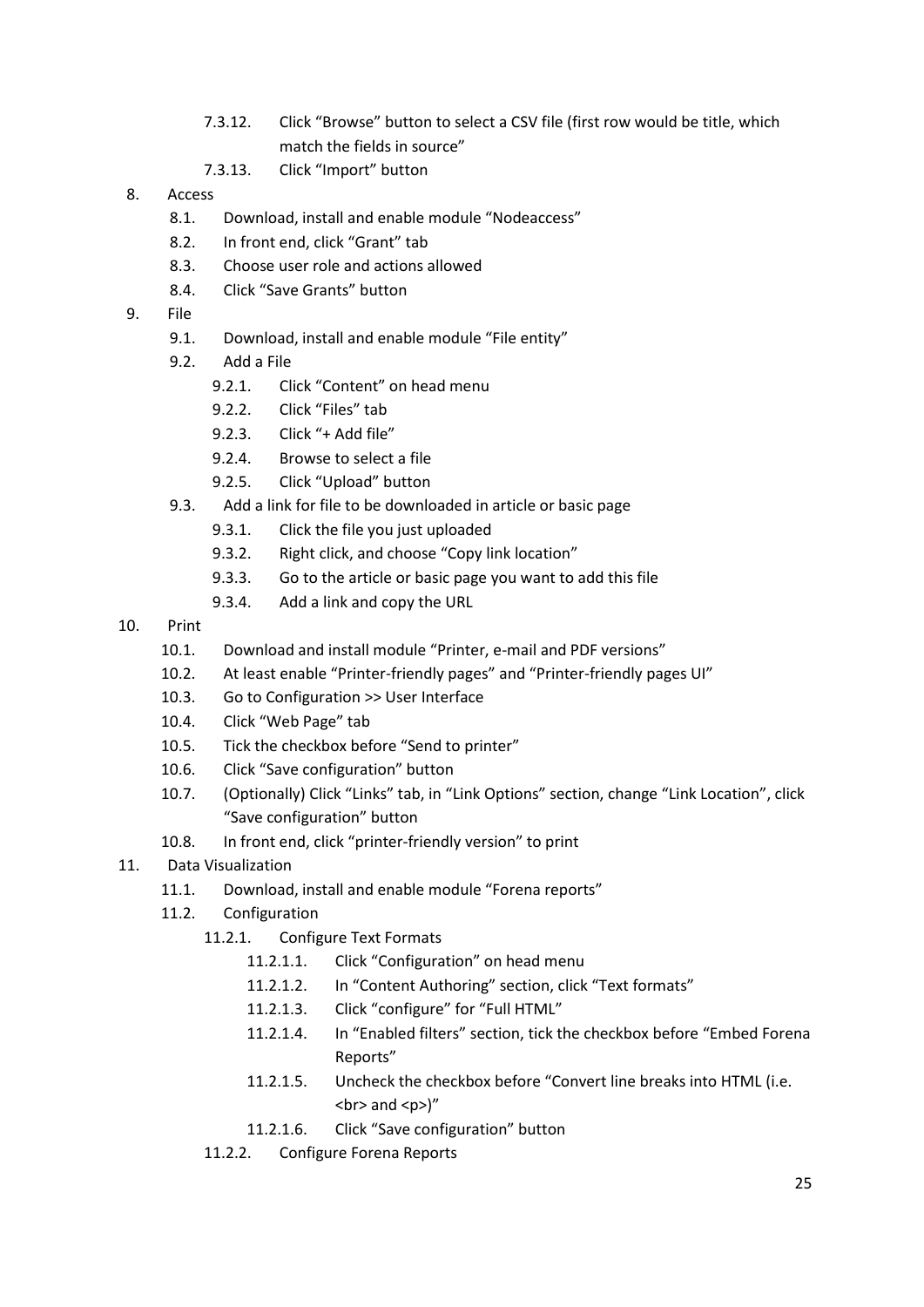- 11.2.2.1. Click "Content Authoring" in breadcrumbs
- 11.2.2.2. Click "Forena Reports"
- 11.2.2.3. Click "General" tab
- 11.2.2.4. Enter the path for "Custom Data Block Repository"
- 11.2.2.5. Tick the checkbox before "Use Text Format filtering system"
- 11.2.2.6. In "Input Formats" section, choose "Full HTML" in "Text format" drop down list
- 11.2.2.7. Click "Save configuration" button
- 11.2.2.8. Click "Data" tab
- 11.2.2.9. Click "+ Add data source"
- 11.2.2.10. Fill in name, title, path and choose driver. (For internal database, choose Drupal for driver. For external database [mysql], choose "PDO other than Drupal" for driver. Enter uri
	- [mysql:dbname=mysql;host=localhost:port], user and password.
- 11.2.2.11. Click "Save" button
- 11.3. Create a SQL query
	- 11.3.1. Click "Structure" in head menu
	- 11.3.2. Click "Forena Reports"
	- 11.3.3. Click "Data" tab
	- 11.3.4. Click "+ New SQL Query"
	- 11.3.5. Choose "Data Source", fill in "Block to create"
	- 11.3.6. Click "Create" button
	- 11.3.7. Enter SQL statements in "Source" (It has intellisense!)
	- 11.3.8. Click "Test changes" button to preview
	- 11.3.9. Click "Save" button
	- 11.3.10. Go back to previous page twice
	- 11.3.11. Click the block you just created
- 11.4. Create a table alone
	- 11.4.1. Repeat step 11.3.1 11.3.2
	- 11.4.2. Click "Reports" tab
	- 11.4.3. Click "+ Create new report"
	- 11.4.4. Enter title, report name, category
	- 11.4.5. Click "Create" button
	- 11.4.6. Click "+Data"
	- 11.4.7. Click to choose a block
	- 11.4.8. Click "Select" button
	- 11.4.9. In "Template" drop down list, choose "simple table"
	- 11.4.10. (Optionally) Enter header, caption, change labels
	- 11.4.11. Click "Preview" button
	- 11.4.12. Click "Add" button
	- 11.4.13. Click Save to make your changes permanent. Click Cancel to discard your changes.
- 11.5. Create a line graph with table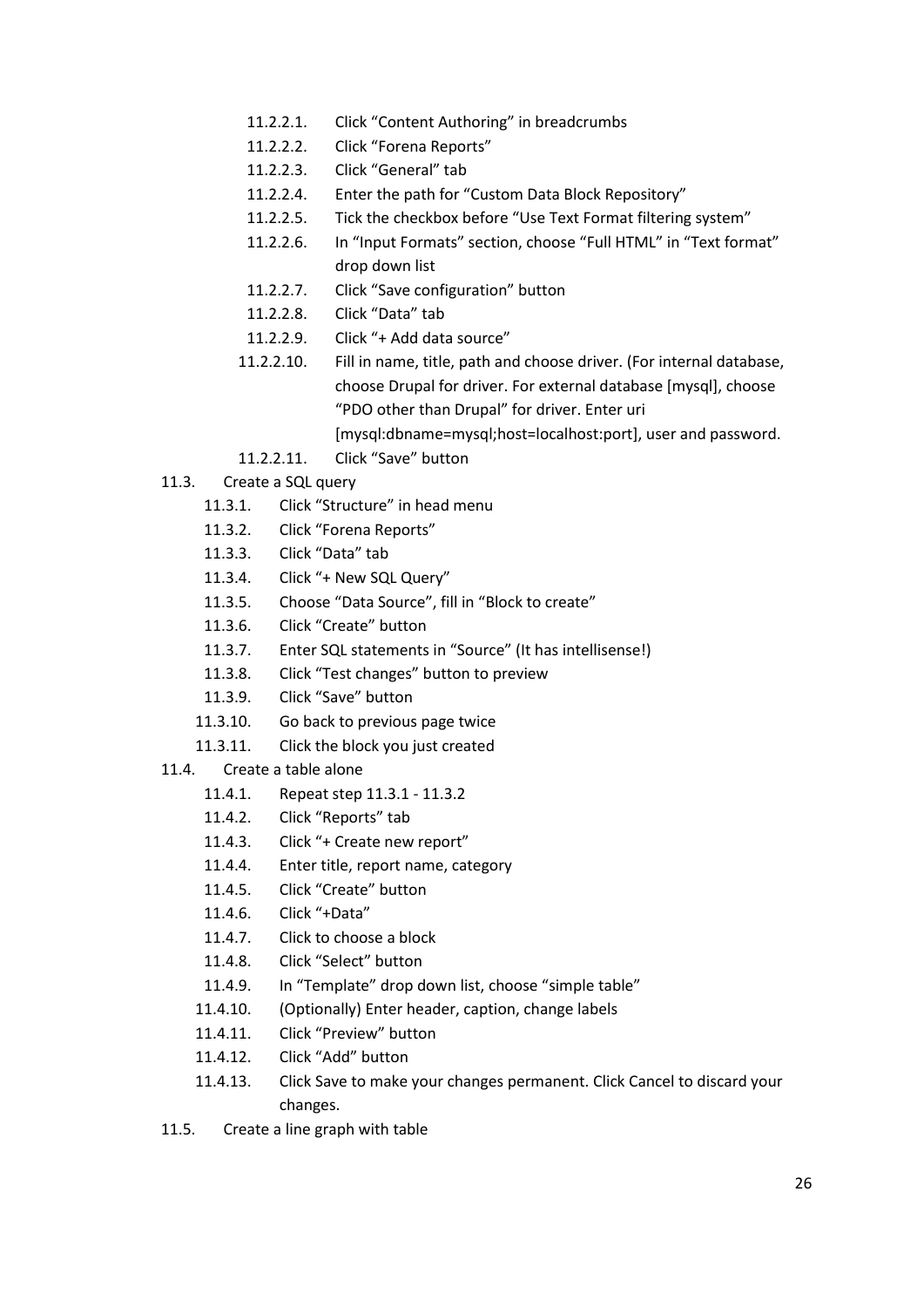- 11.5.1. Go to th[e http://www.goat1000.com/downloads.php](http://www.goat1000.com/downloads.php) and download SVGGraph library<sup>1</sup>
- 11.5.2. Unpack (extract) the downloaded SVGGraph library.
- 11.5.3. Transfer (upload) the extracted library in a subfolder of sites/all/libraries, using SVGGraph (case sensitive!) as the name of the subfolder.
- 11.5.4. Repeat step 11.4.1 11.4.8
- 11.5.5. In "Template" drop down list, choose "graph (SVG)"
- 11.5.6. Choose "Line Graph" in "Graph Type" drop down list
- 11.5.7. If you want to display several columns as values, choose "Multi" in "Style" drop down list
- 11.5.8. Tick the checkbox before "Include data table with graph"
- 11.5.9. Choose the column you want to be x axis as "label"
- 11.5.10. Choose the column you want to be y axis as "value"
- 11.5.11. Choose "ignore" for the columns you do not want to display
- 11.5.12. To add multiple legends, add one in the GUI. Open the FRX file in the directory you chose (like sites/default/files/LineChart.frx). Find the sentence frx:legend\_entries="Legend1". Change it to frx:legend\_entries\_1="Legend1" frx:legend\_entries\_2="Legend2" ...
- 11.5.13. Repeat step 11.4.11 11.4.13
- 11.6. Add parameters displayed in drop down list
	- 11.6.1. Add a data source according to 11.3. The sql would be similar to "select \* from table where param1=:param1 and param2=:param2…"
	- 11.6.2. Add more data sources for parameters, like "select param1 from table"
	- 11.6.3. Create a line chart with table following step 11.4.1 11.4.7
	- 11.6.4. Fill in some dummy data, and click "Submit" button
	- 11.6.5. Click "Select" button, repeat steps 11.5.5 11.5.10
	- 11.6.6. Choose "ignore" for parameters fields
	- 11.6.7. Repeat 11.5.12 11.5.13
	- 11.6.8. When editing report, click "parameters" tab
	- 11.6.9. Click the gear sign beside the parameter to configure
	- 11.6.10. Choose "Yes" or "No" for require
	- 11.6.11. For "Input Control Type", Choose "Select"
	- 11.6.12. For "Source Data", fill in the path for parameter, like "ExternalDB/year"
	- 11.6.13. Click "Update" button
	- 11.6.14. Click "Update" button again
- 11.7. Show report (table / graph) in page
	- 11.7.1. Download, install and enable module "Bean"
	- 11.7.2. Click "Content" in head menu
	- 11.7.3. Click "Blocks" tab
	- 11.7.4. Click "+ Add Block"
	- 11.7.5. Enter label, select a report
	- 11.7.6. Click "Save" button
	- 11.7.7. Click "Structure" in head menu
	- 11.7.8. Click "Blocks"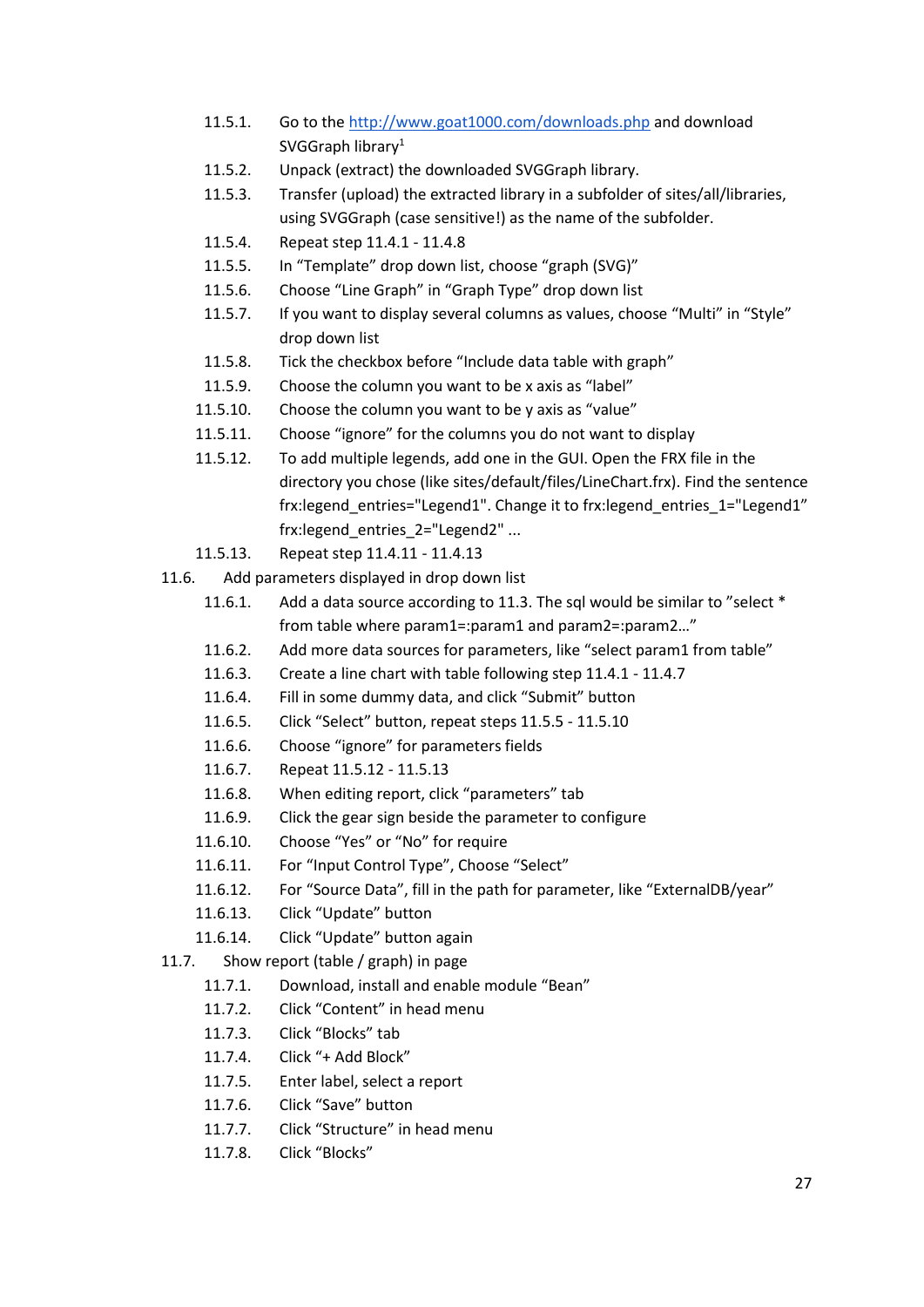- 11.7.9. Find the block you just created, choose "Content" for "Region"
- 11.7.10. Click "configure" in "Operations" column
- 11.7.11. In "Region Settings", choose "Content" for the "default theme" drop down list
- 11.7.12. In "Visibility settings", click "Pages"
- 11.7.13. Choose the radio button before "Only the listed pages"
- 11.7.14. In textarea, specify the path (like "node/1", not full URL)
- 11.7.15. Click "Save block" button
- 12. Blog (Drupal 7)
	- 12.1. Click "Modules" in head menu
	- 12.2. Tick the checkbox before "Blog" and click "Save configuration" button
	- 12.3. Scroll up to the top, click "Rebuild permissions"
	- 12.4. Click "People" in head menu
	- 12.5. Click "Permission" tab
	- 12.6. Give different user roles different permissions
	- 12.7. Click "Save permissions" button

#### Reference

1. Forena Solutions. (n.d.). Retrieved January 06, 2016, from http://forenasolutions.org/reports/help.setup#svggraph

### **Appendix 3 - Building a Drupal form**

The common way to build a form is using HTML, which is quite easy. The CMS way is very different. For security reasons, all these CMSs prefer the developer to wrap the form code in an add-on, and using their own custom computer function instead of original PHP code. Firstly, the developer need to read some documentations about how to build an add-on. Secondly, they need to read documentations about how to code the front-end (Display, including all the field types and validation) using custom code. Thirdly, they need to read documentations about how to code the back-end (Logic, field 1 in form links to field 2 in database, etc.) using custom code, as described in the next paragraph. One of the blog post I found might be useful to explain is shown below. The HTML way only needs couple lines while the CMS way (In the post, the author talked about Drupal, but it would be similar to other CMSs as well) is quite complicated. The example only showed the front-end, which only includes two input field with text type.

<http://www.wdtutorials.com/drupal/forms/how-to-create-forms-drupal-tutorial#.VrwheX0Xd1F>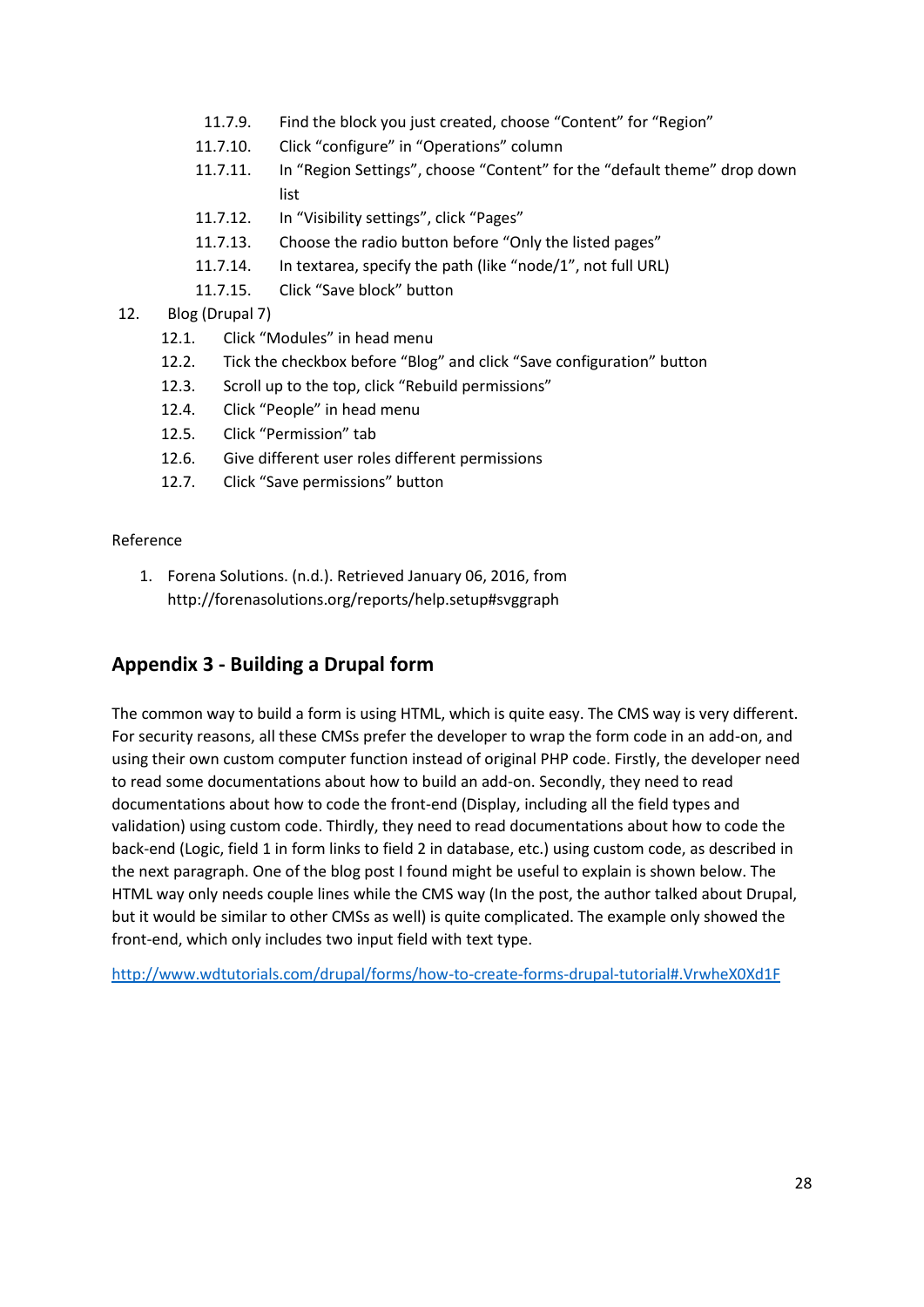### **Appendix 4 - Joomla How-to**

- 1. Create an article
	- 1.1. In "Content" section, click "New Article"
	- 1.2. Fill in title and content
	- 1.3. Click "Save"
- 2. Edit an article
	- 2.1. In "Insert" drop down list, you can insert image, link, horizontal line and special character
	- 2.2. In "Format" drop down list, you can choose bold, italic, underline, strikethrough, superscript, subscript, heading 1 - 6, etc. to format
	- 2.3. In "Table" drop down list, you can insert or edit table
	- 2.4. Version
		- 2.4.1. Record a version
			- 2.4.1.1. (Optionally) Fill in "Version Note" in the right sidebar
			- 2.4.1.2. Click "Save" or "Save & Close" or "Save & New" button, the version is automatically saved
		- 2.4.2. Roll back to a previous version of article
			- 2.4.2.1. Click "Versions" button on the top
			- 2.4.2.2. Tick the checkbox before the version you want to roll back to
			- 2.4.2.3. Click "Restore" button
		- 2.4.3. (Optionally) You can preview, compare and delete versions
- 3. Edit a menu
	- 3.1. In "Structure" section, click "Menu(s)"
	- 3.2. Click "New" button to create a new menu or use the default menu(s)
	- 3.3. Click the title of a menu to edit it
	- 3.4. Click "New" button to add a new menu item
	- 3.5. Click the title of a menu item to edit it
	- 3.6. In "Details" tab, select "Single Article" for "Menu Item Type"
	- 3.7. Select the article you want for "Select Article"
	- 3.8. Click "Save"
- 4. Print

4.1. In "Options" tab, choose "Show" for "Show Print Icon"

- 5. Find and download an extension from Joomla! Extensions Directory
	- 5.1. In "Control Panel", click "Help" drop down list, and click Joomla! Extensions, which would lead the user to the following page http://extensions.joomla.org/
	- 5.2. Browse the categories and choose a subcategory
	- 5.3. Filter the extensions according to type, compatibility, free / paid, has demo or not, etc., you can even choose to order by overall ratings, functionality, ease of use, etc.
	- 5.4. Download the suitable extension
- 6. Upload, install and use extensions
	- 6.1. Install from web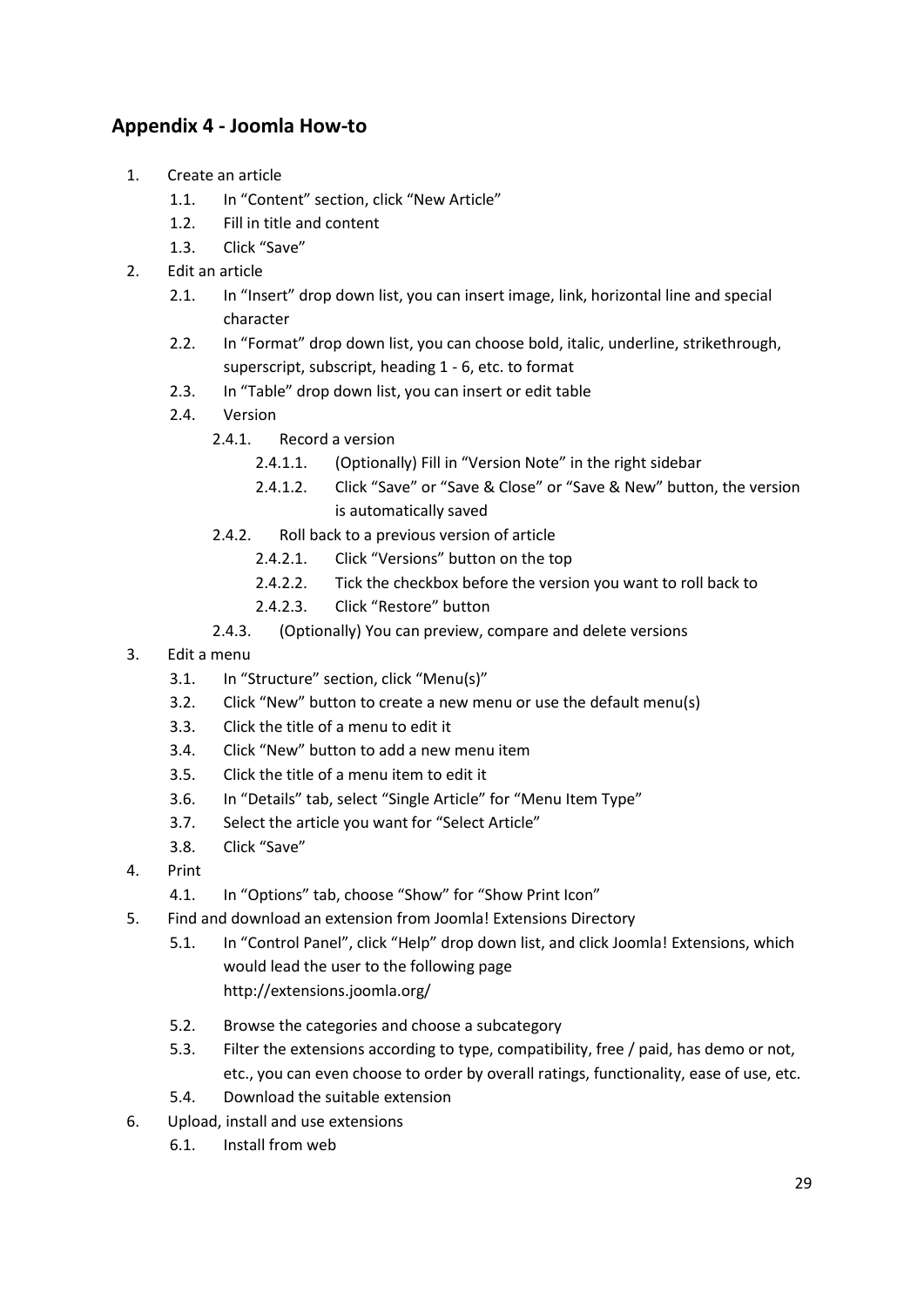- 6.1.1. In "Control Panel", click "Extensions" drop down list
- 6.1.2. Click "Manage"
- 6.1.3. Click "Install" on the left sidebar, usually it is the 1st one
- 6.1.4. Click "Install from Web" tab, usually it is the 1st one
- 6.1.5. Browse by categories or type in a keyword
- 6.1.6. Sort by Score, Reviews, Name or order by newest first, or recently updated
- 6.1.7. Click the extension you want
- 6.1.8. Click "Install" button
- 6.2. Install from an existing file
	- 6.2.1. Find an extension from Joomla! Extensions Directory or online
	- 6.2.2. Download the extension (no need to extract)
	- 6.2.3. Repeating steps 7.1.1 7.1.3
	- 6.2.4. Click "Upload Package File"
	- 6.2.5. Browse and find the extension just been downloaded
	- 6.2.6. Click "Upload and Install" button, wait for the installation to complete, there would be a message
	- 6.2.7. Click "Manage" on the left sidebar, enable the extension just been downloaded
	- 6.2.8. If the extension is a component, it is in the control panel head menu / Components. All the rest are in the control panel head menu / Extensions.
- 7. Alter the appearance of template "beez3"
	- 7.1. Change the header picture of template "beez3" to your own
		- 7.1.1. Add own picture into the directory, my path is C:/Bitnami/Joomla 3.4.5- 1/apps/joomla/htdocs/templates/beez3/images/personal. beez3 is the template I am using. Alternative way is to do it in the control panel, but for some reason, there is no scroll bar in the pop up window after I clicked the "New File" button.
		- 7.1.2. Go to the Template Manager (In control panel, click Extensions, then click "Templates".)
		- 7.1.3. In the left sidebar, click "Templates"
		- 7.1.4. Click the template currently being used (default)
		- 7.1.5. In "Editor" tab, click "CSS" folder
		- 7.1.6. Click "personal.css"
		- 7.1.7. Find ".logoheader", change the url to your own picture's path
		- 7.1.8. Click "Save" or "Save & Close" button
	- 7.2. Edit the Site Title and Site Description
		- 7.2.1. Go to the Template Manager
		- 7.2.2. In the left sidebar, click "Styles"
		- 7.2.3. Click the current template
		- 7.2.4. Click "Advanced" tab
		- 7.2.5. Edit "Site Title" and "Site Description" fields
	- 7.3. Alter the module positions in sidebars
		- 7.3.1. Go to Module Manager (In control panel, click Extensions, then click "Modules")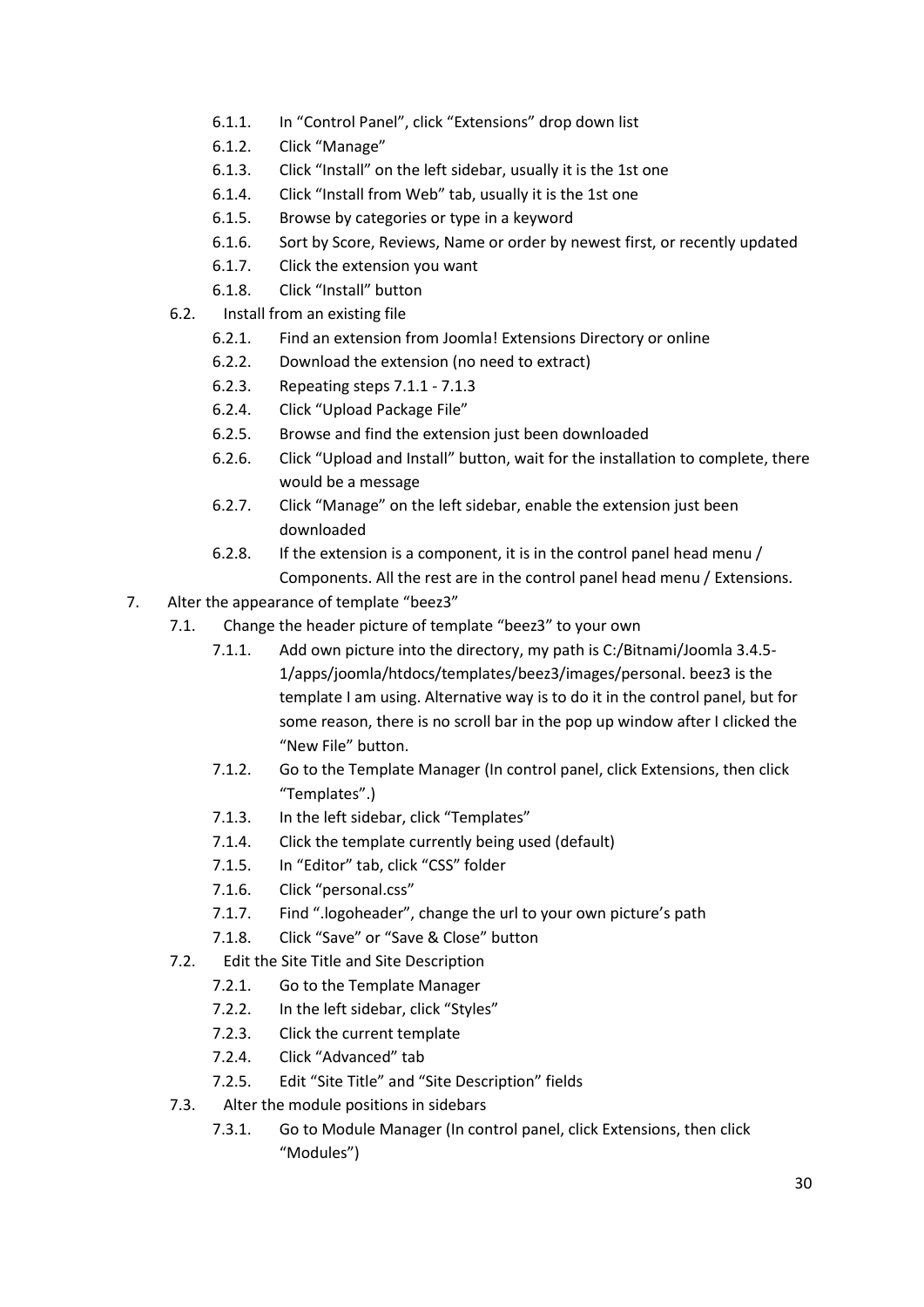- 7.3.2. Click the module you want to change
- 7.3.3. Click "Menu Assignment" tab
- 7.3.4. For "Module Assignment", choose On all pages, No pages, Only on the pages selected, or On all pages except those selected
- 7.3.5. If you choose the latter two, for "Menu selection", choose the pages you want to display the module
- 7.4. Alter the right sidebar
	- 7.4.1. In "Control Panel", click "Extensions"
	- 7.4.2. Click "Modules"
	- 7.4.3. Click "Image Module" (In other template, this part could be the header)
	- 7.4.4. Follow Step 3 "Edit an article" to edit the sidebar.
- 8. Upload a file
	- 8.1. In "Control Panel", click "Media" in "Content" section
	- 8.2. (Optional) Click "Create New Folder", fill in a name and click "Create Folder", click the folder just been created and click "Upload" button
	- 8.3. Browse and find the file you want to upload and click "Start Upload" button
- 9. Use a more comprehensive editor
	- 9.1. Download JCE (Joomla Content Editor) Extension using Step 6
	- 9.2. In "Control Panel", click "System" drop down list
	- 9.3. Click "Global Configuration"
	- 9.4. Click "Site" tab
	- 9.5. In "Site settings", choose "Editor JCE" in drop down list for "default editor"
	- 9.6. Click "Save" or "Save & Close" button
- 10. Link a file in an article for users to download
	- 10.1. In the article you want to insert a file for users to download, click "Insert / Edit link"
	- 10.2. Click "Browse" beside "URL"
	- 10.3. Find the file you want to upload and click it. Alternatively, click "Upload" icon in the dialogue box, drag and drop file(s), then click "Upload" button
	- 10.4. Click the "Insert" button
	- 10.5. Fill in the text associated with the link, then click the "Insert" button again
	- 10.6. Click "Save" button
- 11. Add User(s)
	- 11.1. In Control Panel, click "Users"
	- 11.2. Click "+New" button
	- 11.3. Enter name, login name, emails, etc.
	- 11.4. Click "Assigned User Groups" tab, choose a user group
	- 11.5. Click Save, Save & Close or Save & New button.
- 12. Access
	- 12.1. Restrict article access
		- 12.1.1. When editing articles, click "Content" tab, choose user group in "Access" section on the right side.
		- 12.1.2. (Optionally) Click "Permissions"tab, select Allowed, Inherited or Denied for actions (Delete, Edit, and Edit State).
		- 12.1.3. Click Save, Save & Close, Save & New or Save as Copy button